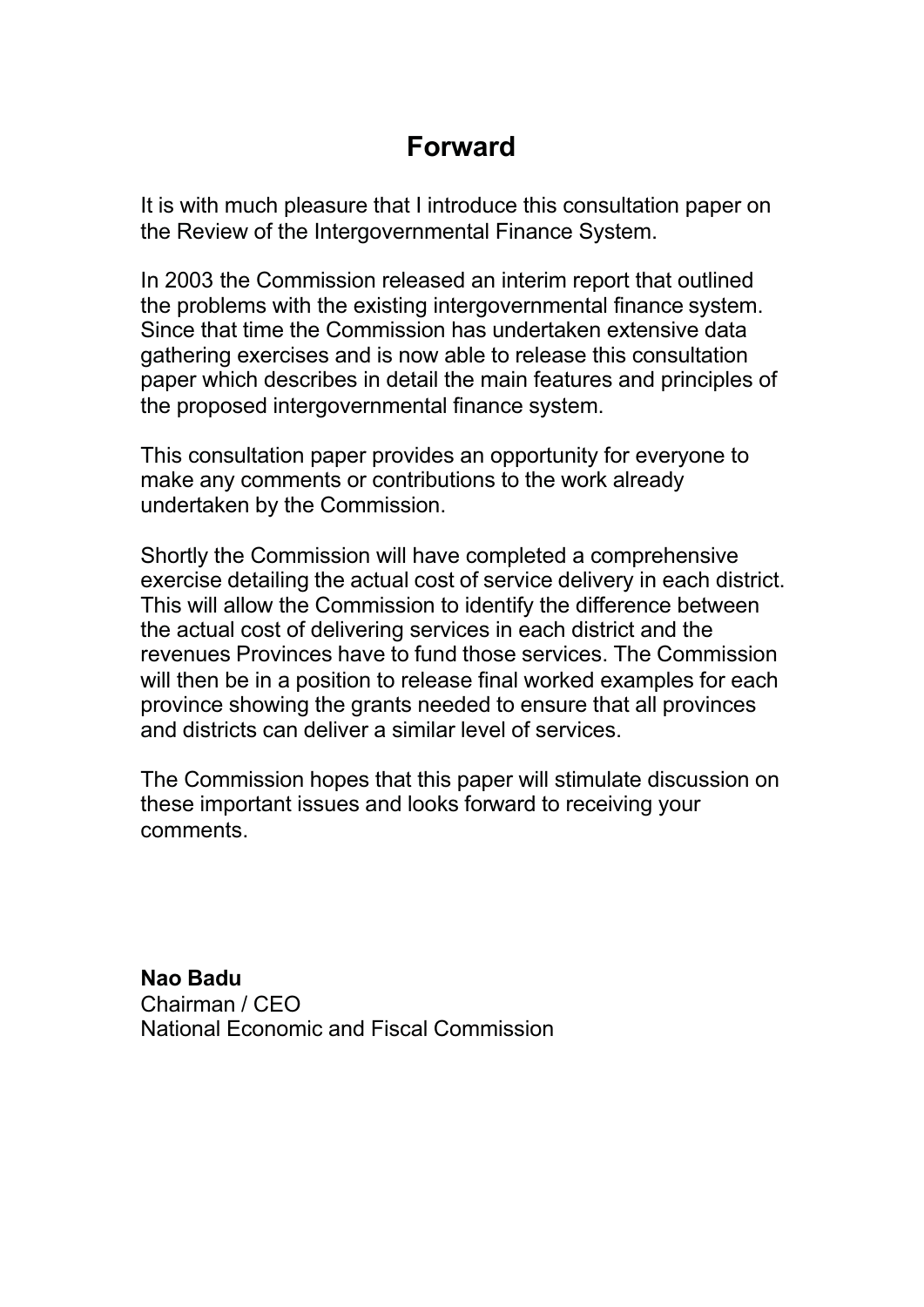# **Executive Summary**

In the last two years, the NEFC has undertaken studies, data gathering and consultations. We have now amassed a great deal of information about the responsibilities of each level of government, the differing costs of delivering services in each district, the revenues and current taxation powers of Provinces and Local-level governments, and details on the exact funding distributed to each Province.

We can now use this information to propose a new comprehensive and integrated intergovernmental financing system. The NEFC is proposing to base this system on a number of principles, in particular:

- That funding for service delivery should be matched as closely as possible to the *actual cost* of the services that Provinces, districts and Local-level Governments provide.
- *Equalisation of services* in all parts of the country should be the main principle on which intergovernmental financing arrangements are based.
- All resources, recurrent and development, received by provinces are public funds. These resources should be taken into account in calculating what Provinces should receive from the National government.
- The *transfer pool* (of service delivery grants) should be increased by including some or all of the:
	- provincial inland GST revenue; and
	- mining and oil royalties.
- The size of the *transfer pool* should be kept affordable by making it a share of total National Government revenues, after debt servicing and other essential commitments have been met. It should not be a fixed kina per head amount.
- The new system should strike a balance between bringing all provinces up to the same level and encouraging those that are succeeding.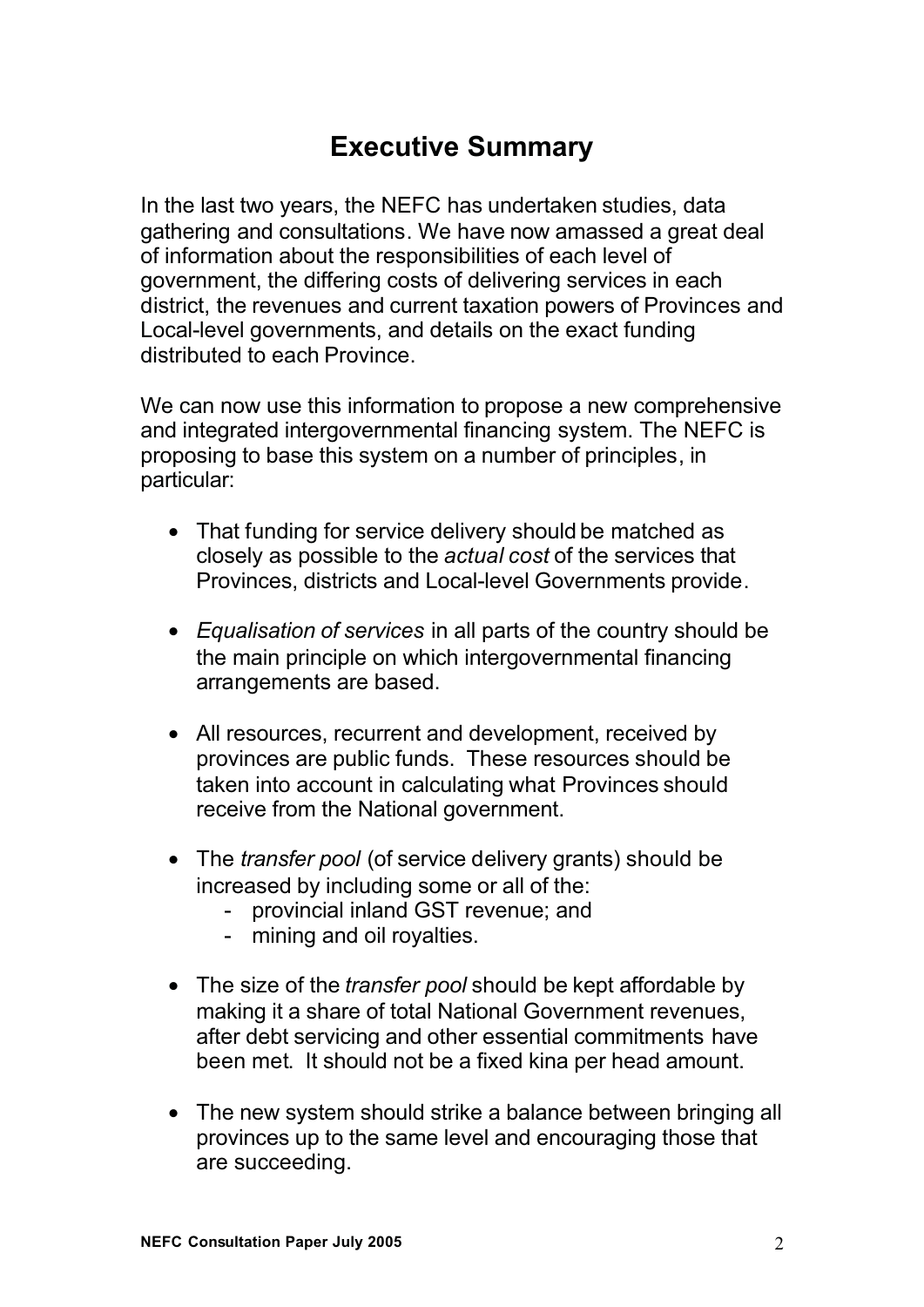Part one of this paper outlines the reasons for the deterioration in service delivery. One of the main reasons is that funding for service delivery at all levels of government has been steadily declining in real terms. Secondly, the distribution of funds has no relationship to the actual costs of service delivery.

Ideally, funds for service delivery should be distributed on the basis of costs, not equal kina per head. This is the only way that each district will have sufficient funding to deliver a similar level of services.

Part two of the paper introduces the idea of the *fiscal gap* – the difference between the costs of delivering services and the revenues available to pay for these services. The grants from the National Government for service delivery should be applied towards narrowing this gap.

Part three discusses how large the Provincial (and NCD) "pig" is, what it is made up of and how it is cut up between provinces. Only one-third of the K1 billion "pig" is available for goods and services. GST and royalties make up nearly two-thirds of funding for goods and services. These funds are largely distributed to only a few provinces and the NCD, so the goods and services funding for most provinces is starved.

Part four proposes a solution to this problem: a *transfer pool* to meet the difference between each province's actual costs of delivering services and their revenues. This pool should be distributed on the basis of need and should have the explicit aim of narrowing the difference between costs and revenues.

Part five deals with some other related issues which will have to be taken into consideration in putting together an integrated and comprehensive intergovernmental finance system.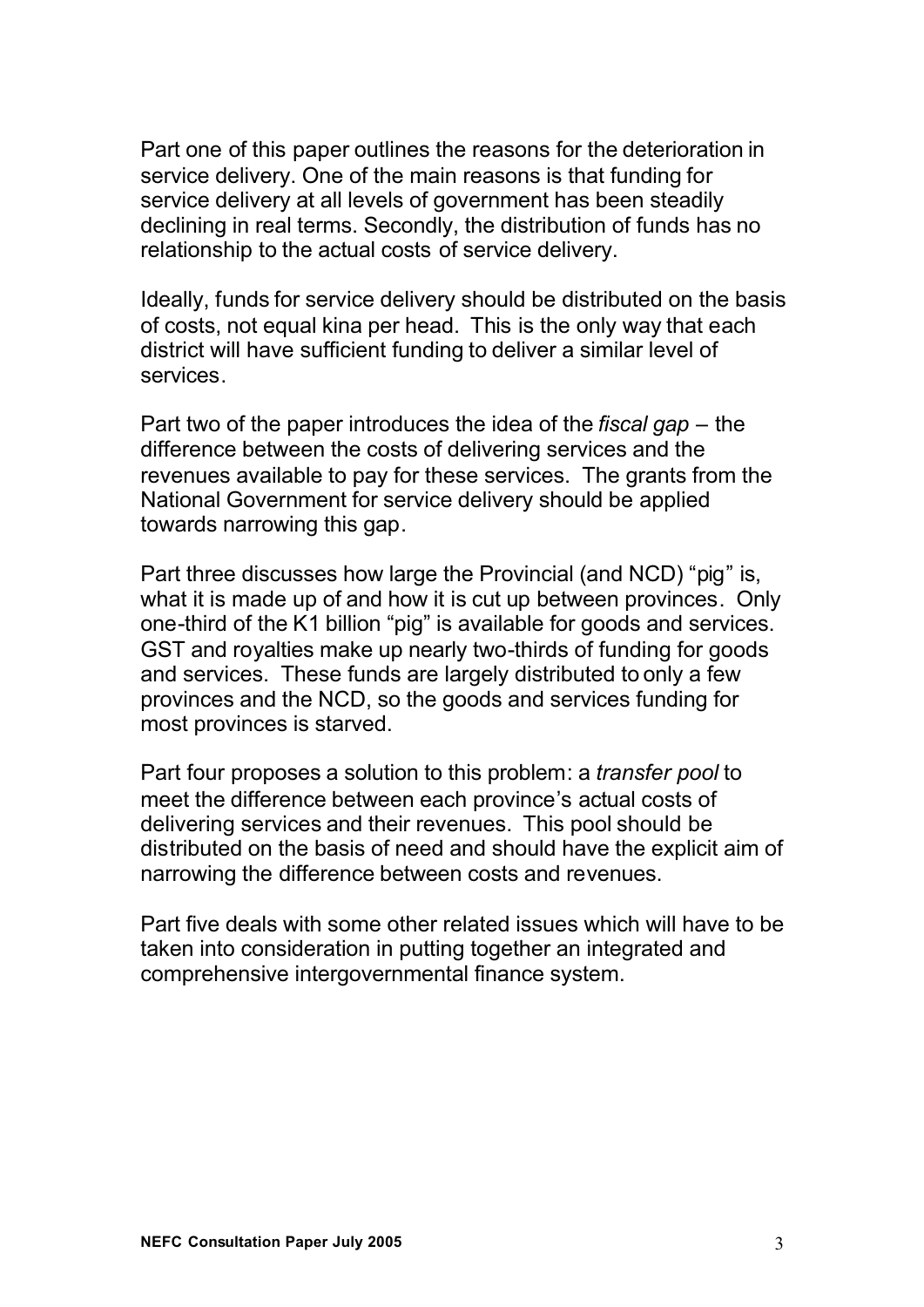| Introduction: Why is intergovernmental financing important?6                    |
|---------------------------------------------------------------------------------|
|                                                                                 |
|                                                                                 |
|                                                                                 |
|                                                                                 |
|                                                                                 |
|                                                                                 |
| Level of funding should be determined by the actual cost of service delivery 11 |
| Service delivery should be affordable for all provinces  15                     |
|                                                                                 |
|                                                                                 |
|                                                                                 |
|                                                                                 |
|                                                                                 |
| Total funding available for Provincial and NCD service delivery and development |
|                                                                                 |
| How is the total resource "pig" shared between recurrent and development        |
|                                                                                 |
|                                                                                 |
|                                                                                 |
|                                                                                 |
| How is goods and services funding distributed between Provinces and the         |
|                                                                                 |
|                                                                                 |
|                                                                                 |
|                                                                                 |
|                                                                                 |
|                                                                                 |
|                                                                                 |
|                                                                                 |
|                                                                                 |
|                                                                                 |
|                                                                                 |
|                                                                                 |
| Bougainville and scope for increased autonomy in some provinces 46              |
|                                                                                 |
|                                                                                 |
|                                                                                 |
|                                                                                 |
|                                                                                 |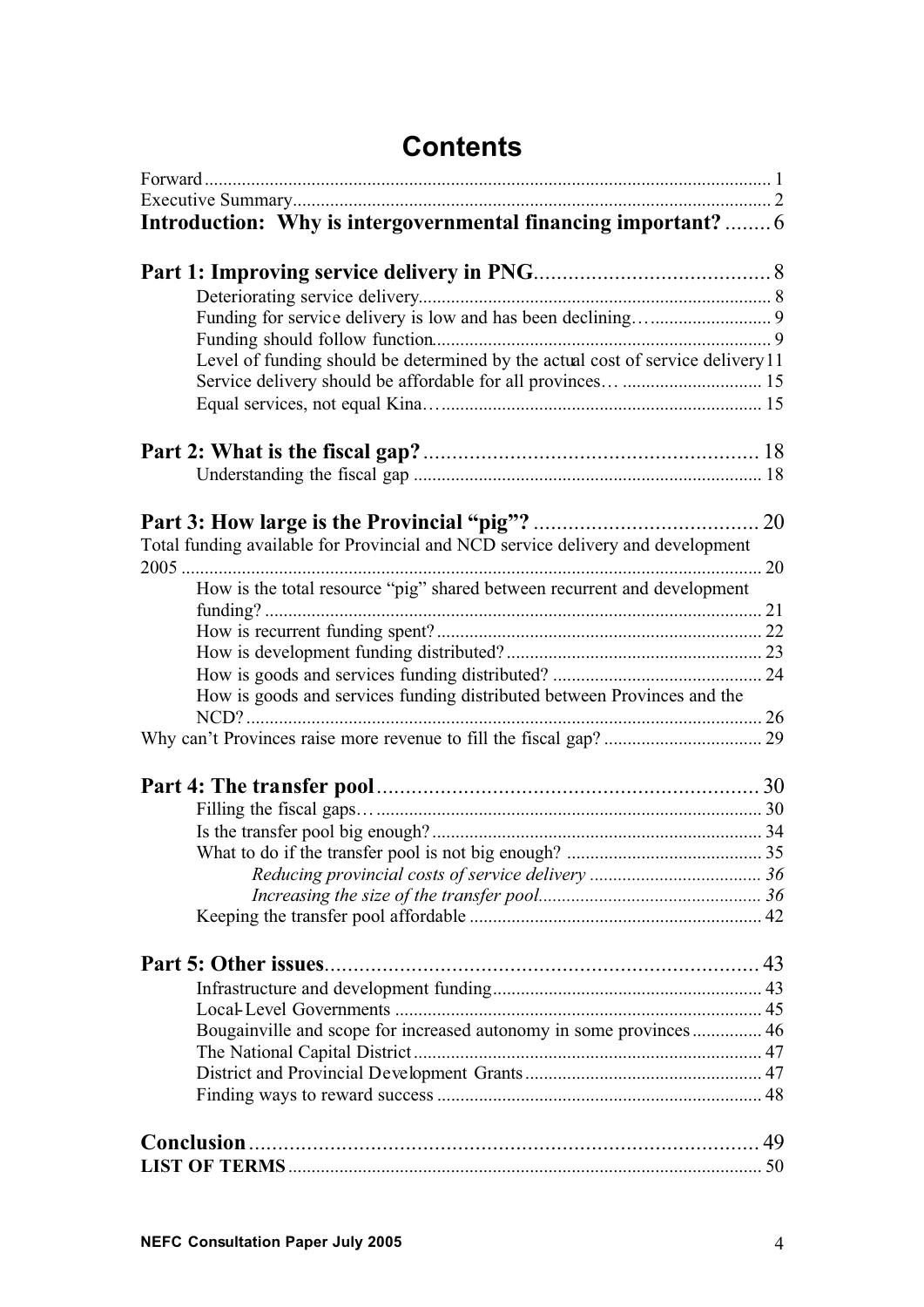### **List of Charts**

Chart 1: Total funding for Provincial Governments and NCD 2005 Chart 2: Recurrent funding for Provincial Governments and NCD 2005

Chart 3: Development funding for Provincial Governments and NCD 2005

Chart 4: Goods and services funding by source for Provincial Governments and NCD 2005

Chart 5: Goods and services funding by source for Provincial Governments and NCD 2005 per head

Chart 6: Staff funding for Provinces and NCD 2005

Chart 7: Development funding for Provincial Governments and NCD 2005

#### **List of Diagrams**

Diagram 1: Responsibility for MTDS priorities in PNG's system of government

Diagram 2: The fiscal gap

Diagram 3: Working out the size of the transfer pool

Diagram 4: Explaining the distribution from the transfer pool

#### **List of Boxes**

Box 1: The main costs involved in provincial and district service delivery

Box 2: Inequity in the current system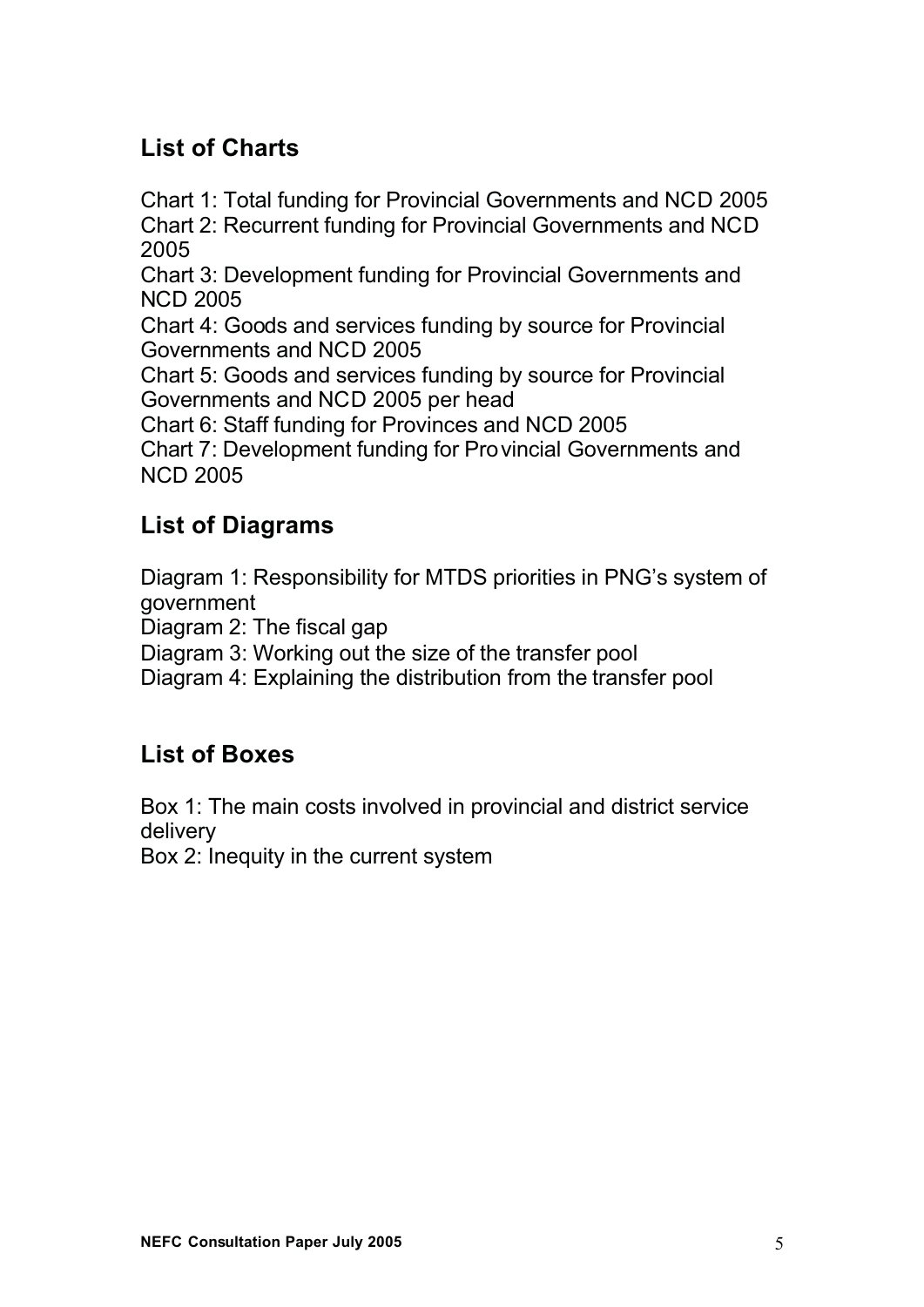# **Introduction: Why is intergovernmental financing important?**

Intergovernmental financing is critical to PNG's development. Soon after Independence, PNG adopted a system of government based on decentralization. Under the current decentralization arrangements, provincial governments (including district administrations) are responsible for service delivery in the following areas:

- **maintenance of transport infrastructure** (trunk and feeder roads, rural airstrips, wharves and jetties);
- **basic education** (elementary and primary schools);
- **primary health** (rural health facilities and preventive health programs);
- **agricultural extension** and small scale fisheries extension;
- **village courts**;
- **rural electricity** infrastructure;
- **land mediation** and support for customary land management;
- **business development** and commerce activities;
- **interaction with landowners** over natural resource development (forestry, mining and petroleum projects);
- **HIV awareness**;
- local **environment and conservation;**
- **community services** programs.

A number of these services have been identified as critical to PNG's development in the recent *Medium Term Development Strategy 2005-2010*. It is clear from Diagram 1 that provincial and district administrations are critical to successfully implementing the MTDS priorities.

This is because Provincial governments decide how much to allocate to these programs through their planning and budgeting processes. To a lesser extent, they also control whether there are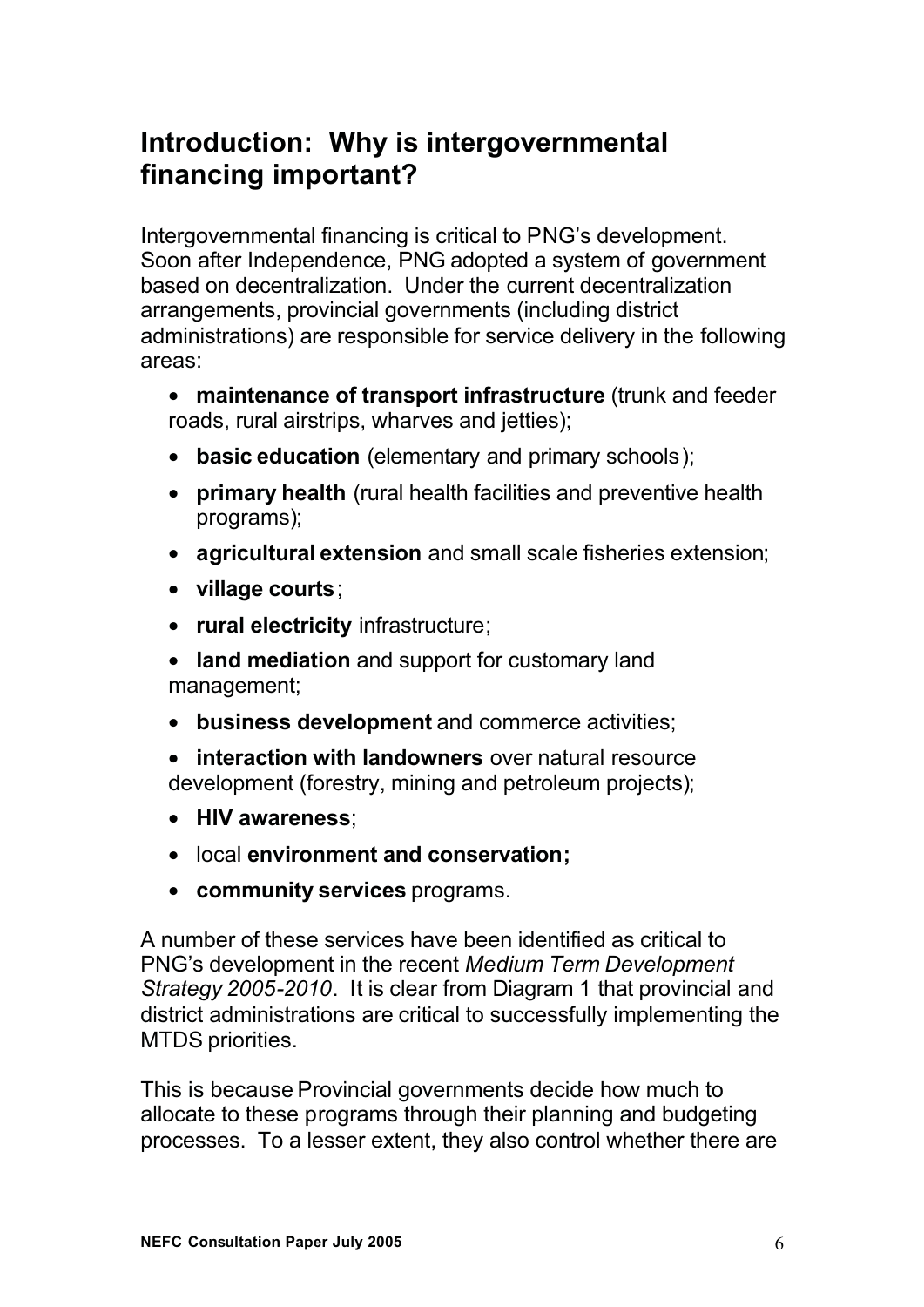public servants in place to deliver these programs, and what they are directed to do.

If Provinces are not adequately funded they will not be able to meet their responsibilities under the MTDS.

#### *Diagram 1: Responsibility for MTDS priorities in PNG's system of government*



**governments is critical to implementation of the MTDS**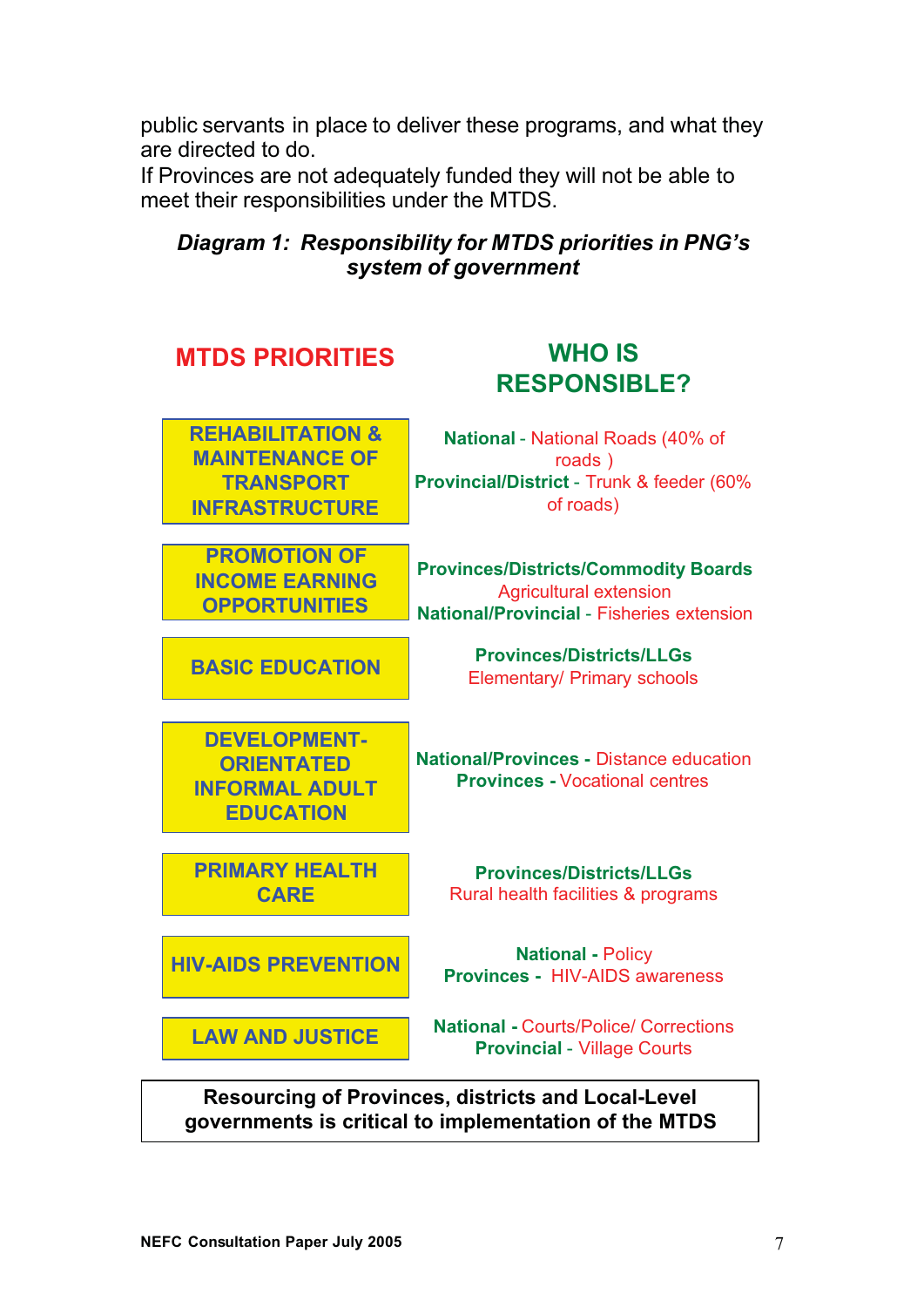# **Deteriorating service delivery**

The bulk of PNG's population lives in rural areas. Over the last ten to fifteen years, basic services available to people in rural areas has been deteriorating. For example,

- **Health facilities are closing**, or they no longer have the drugs and equipment they need to treat basic causes of death and disease. In some hospitals, there are **no drugs and not enough beds** for all the patients.
- In some cases, **buildings have deteriorated** to the point where they have to be closed.
- There are **not enough books** for students, some of the more **remote classrooms have no teachers** for much of the year because of a lack of adequate housing. Teachers often have to travel a long way to cash cheques.
- Because of PNG's mountainous terrain and wet climate. **roads are expensive to build and deteriorate rapidly**. Regular routine maintenance has been neglected over many years. The state of roads has **decreased the accessibility of districts**.

There are several reasons why services are deteriorating:

- **misappropriation and misuse of resources** for service delivery;
- **lack of training and capacity** of public servants;
- **lack of supervision** and corresponding poor performance by public servants;
- **confusion** over who is meant to do what; and
- **poor management and coordination**.

However, even if all these problems could be solved, it would still not be possible to restore service delivery to the levels which PNG enjoyed 20 years ago. This is because many provinces simply do not have enough money to meet the costs involved in delivering basic services.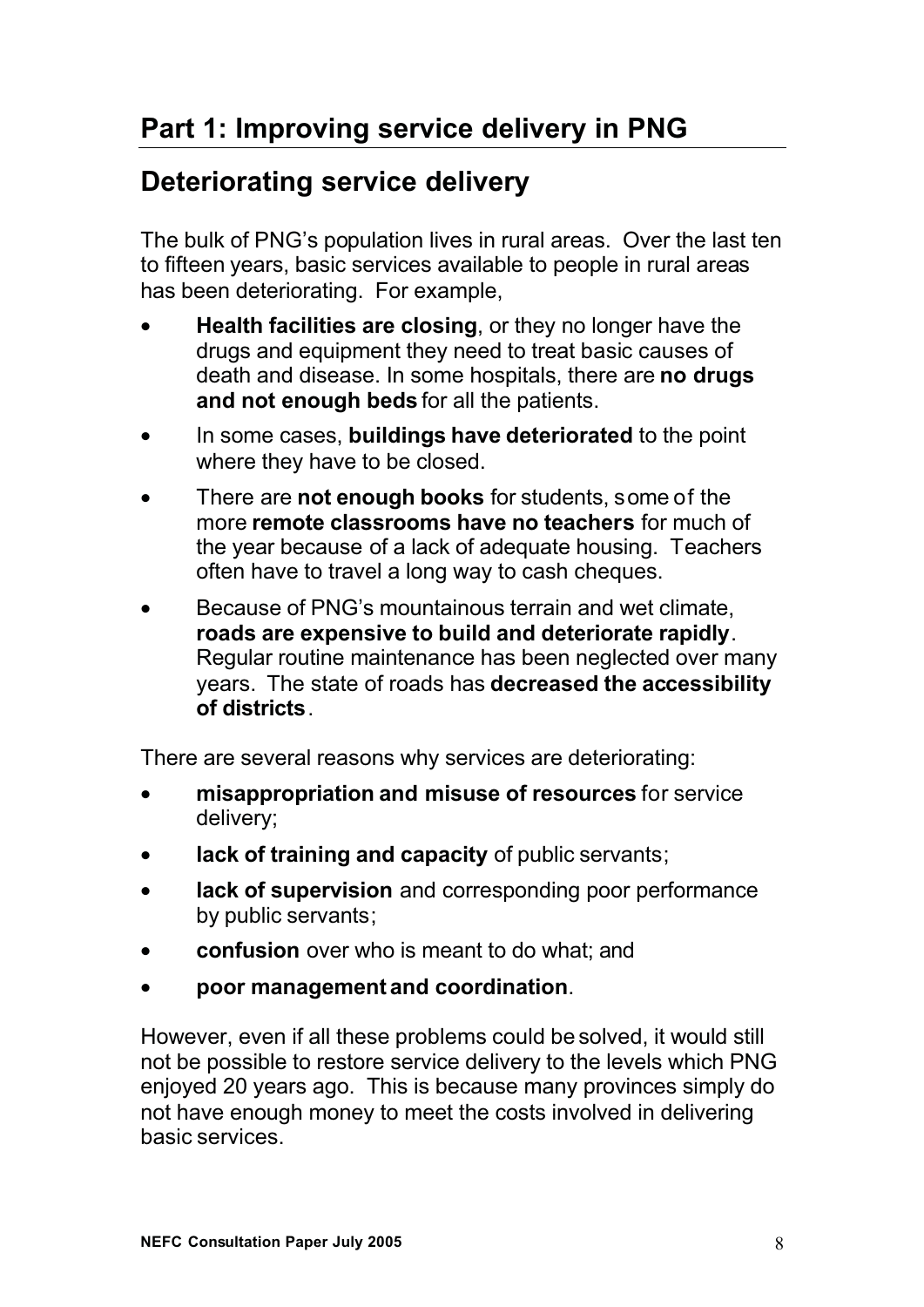# **Funding for service delivery is low and has been declining…**

The amount of funding available for spending on service delivery has been declining in real terms at all levels of government. One reason for this is that an increasing proportion of the budget is spent on servicing debt, and on salaries—leaving less for goods and services and also development. Debt servicing commitments will consume a large share of National Government spending well into the next decade.

At the same time, the economy is growing more slowly than the rate of population growth. This means that the government's tax revenues cannot keep up with the increasing demand for services. Therefore, it may not be possible to maintain the current level and standard of services.

The intergovernmental financing arrangements have also contributed to less money being spent on service delivery. Since the new *Organic Law* came into operation in 1996, Provincial governments have been able to decide how they spend most of the funds available to them. Many of them have chosen to spend their funding on things other than service delivery.

For example, the cost of paying and housing politicians is a heavy burden for lower levels of government. Almost 40% of the national grants to provincial governments are taken up by the allowances and entitlements for provincial and local politicians which are fixed by the Parliamentary Salaries and Remuneration Commission.<sup>1</sup>

### **Funding should follow function**

That "funding follows function" is a fundamental principle of any intergovernmental financing system. Currently, functions can be assigned to Provincial and Local-Level Governments without the funding necessary to implement them. For example in 1999, the National Government asked Provinces to meet some operating costs for Village Courts, CIS and Police. At that time, no additional

<sup>&</sup>lt;sup>1</sup> Most Provinces and Local-level Governments pay their politicians the maximum allowances and entitlements permitted under the determinations in the *Eighteenth Report of the Salaries and Remuneration Commission (January 2002).*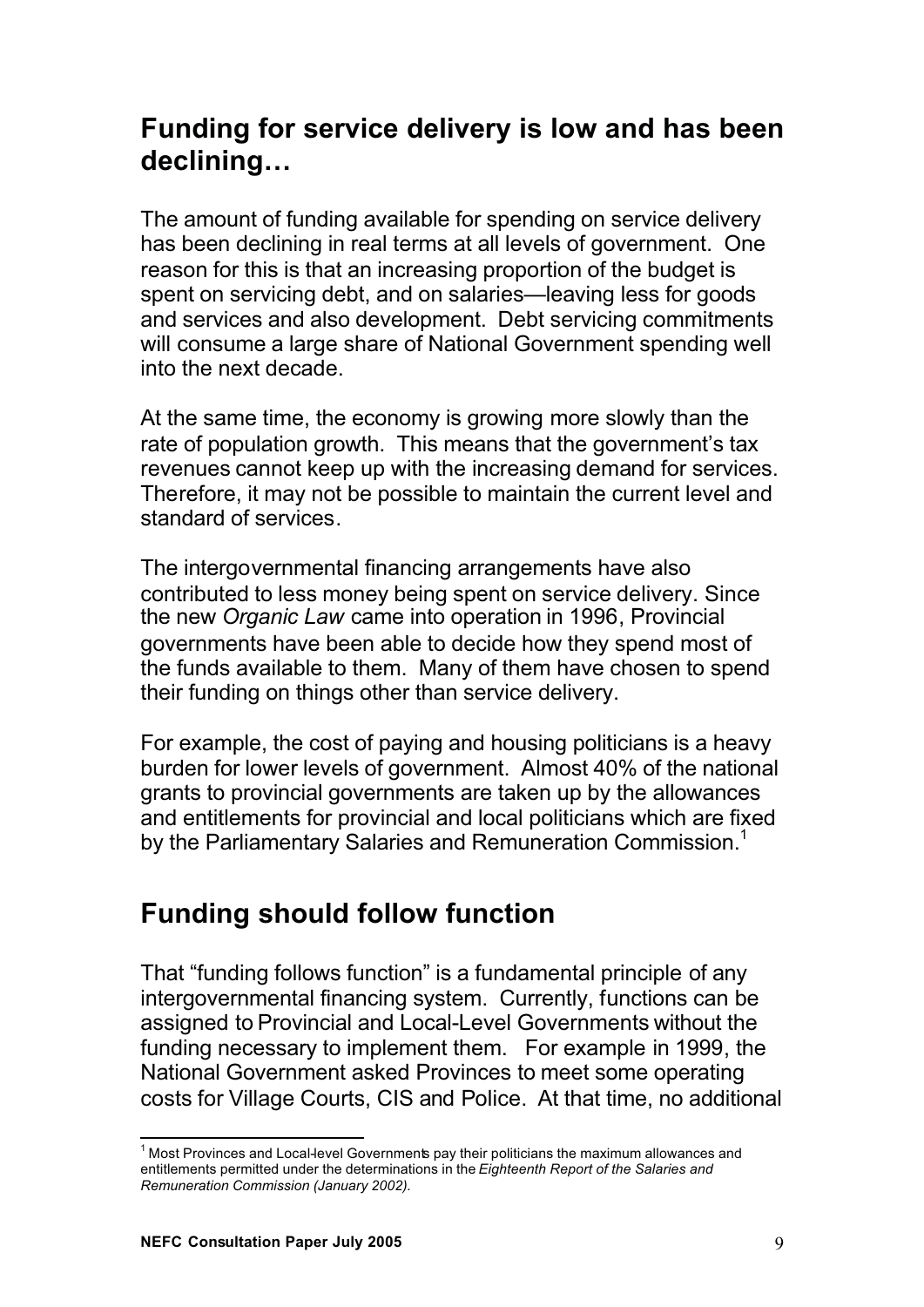

Service delivery is a long chain involving all parts of government. In health vaccination programs:

- the National Government purchases medicines and transports them to Provincial capitals;
- Provinces deliver these supplies to rural health centres;
- Districts pay for gas bottles for the fridge and organize immunization patrols; and
- Local-level government maintains aid posts where immunization clinics are conducted.

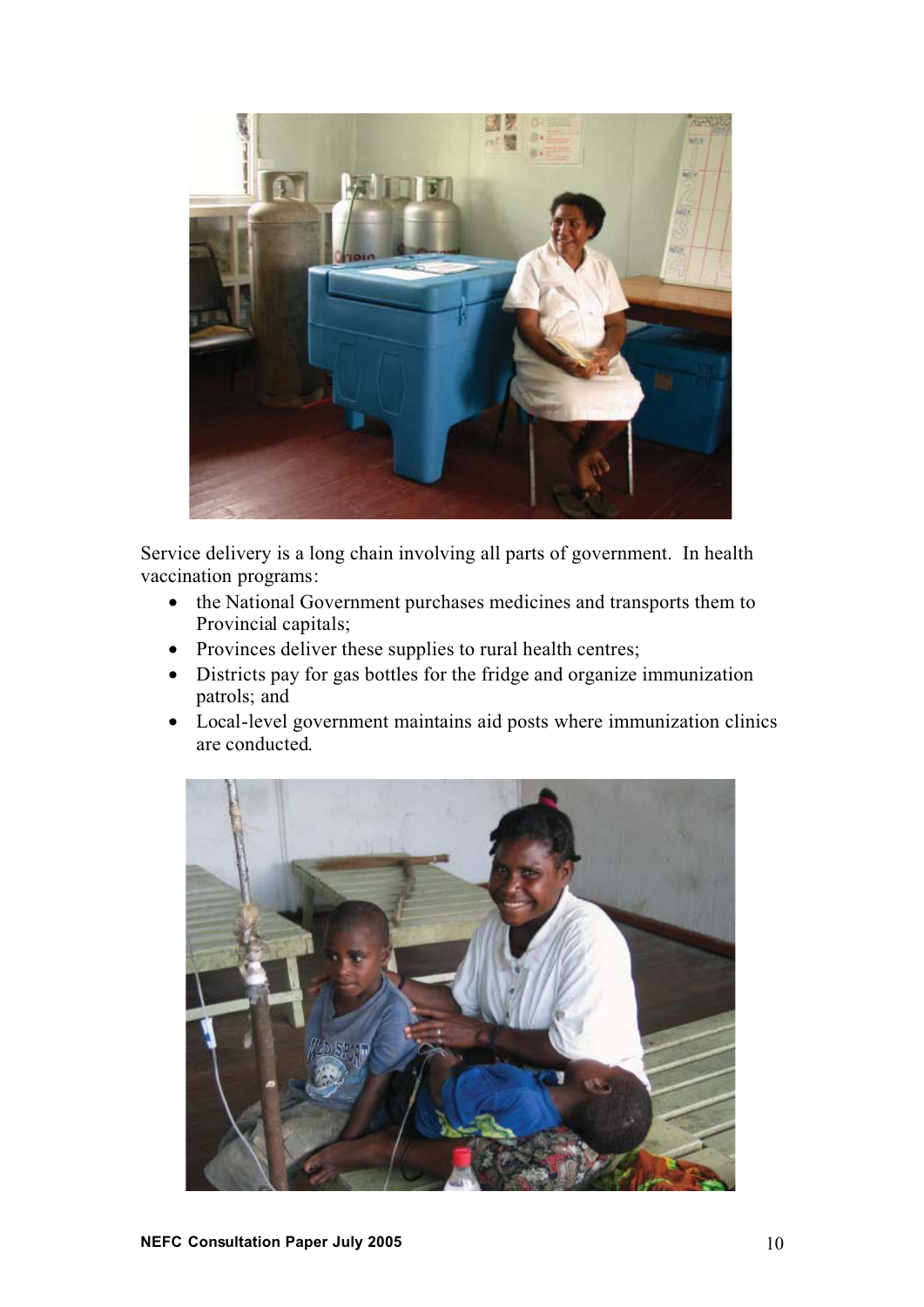funds were provided to perform these new functions. Ideally, if either functions or funding moves, then the other one should move as well.

#### *PRINCIPLES FOR A NEW INTERGOVERNMENTAL FINANCING SYSTEM*

*Principle 1: Funding for Provinces, districts and Local-Level governments should be based on the functions they are expected to carry out.*

# **Level of funding should be determined by the actual cost of service delivery**

Not only should the amount of money allocated reflect functions, but it also should be related to actual cost. At present, funding available for service delivery does not reflect costs.

> *Principle 2: Funding for service delivery should be matched as closely as possible to the actual cost of those services*

*What would it cost to deliver basic services?*

The NEFC has undertaken a major study of service delivery at the provincial and district level. The main purpose of this study is to understand what costs are involved in basic service delivery by provincial, district and LLG administrations.

The Cost of Provincial and District Services Study has collected information on all the facilities (such as schools and health centres) and services in every rural district of PNG. The NEFC has mapped all of these facilities and the routes by which public servants travel to the facilities to deliver services. For example, we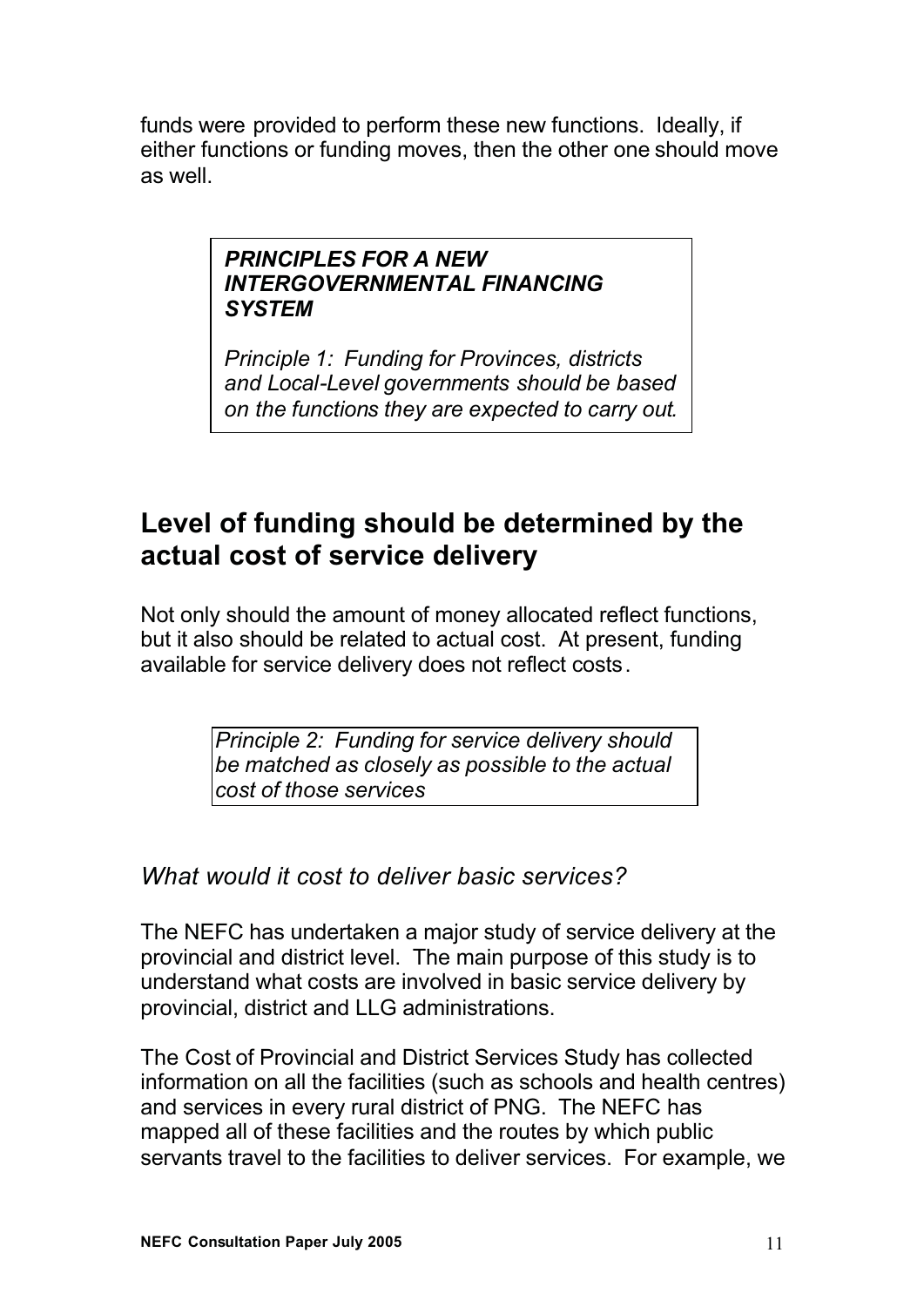

Rural power is very expensive. A generator of this size in Kandep District, would cost at least K50 000 per year in fuel alone. In Goilala District it costs more then K500 per drum to get diesel to Woitape.

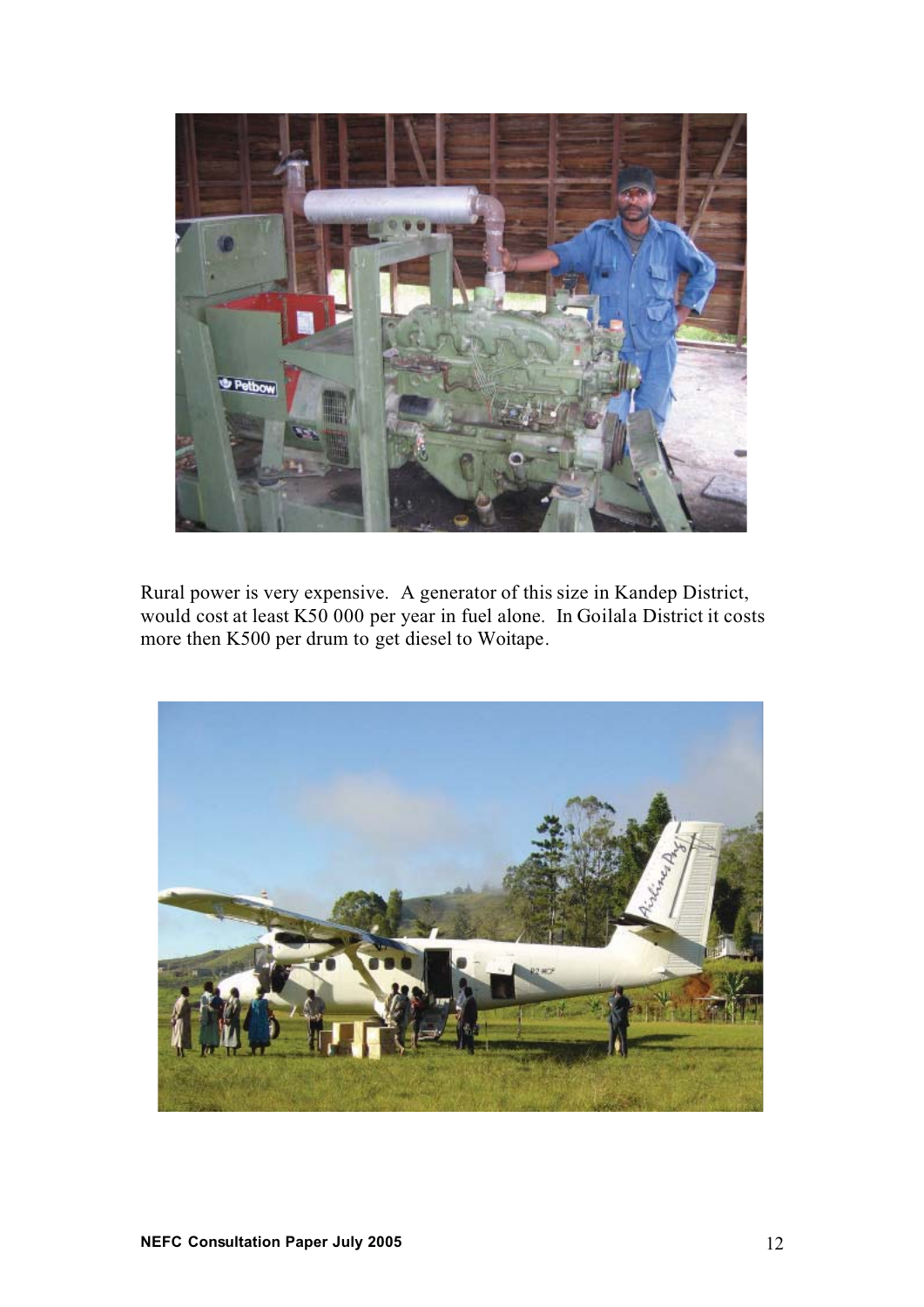#### **Box 1:**

*The main costs of service delivery in PNG for Provinces and Local-Level Governments:*

- **Maintenance of PNG's extensive trunk and feeder road network.** There are at least 15-20,000 kilometres of roads.
- **Distribution of specialist materials and supplies to schools and health centres**. There are more than 4,000 schools and 1,500 health facilities and aid posts.
- **Transport costs and allowances for public servants to undertake patrols**. The include patrols by health staff, school inspectors, didimen and didimeris and local government staff.
- **Operating costs of schools, health faculties and office buildings** – these include the cost of pens, paper, computers, electricity, telephones, vehicles and fuel that public servants need to do their work

have tried to find out where the schools are located in each district and how school inspectors travel to visit them (by road or boat etc).

PNG's service delivery network is spread over a large area, much of which is quite inaccessible. There are many villages that can be accessed only by walking, and many islands accessible only by boat. In order to make services available to people where they live on their traditional lands, public servants must work in, or travel to, these remote areas.

The main factors affecting the differing cost of travel for public servants are:

• distance traveled;

• the means of transport because travel on foot takes much longer, so more travel allowance is required, and more staff are needed to cover the same number of facilities; and

• how often each patrol needs to be undertaken.

To calculate the costs of service delivery, the NEFC has adopted the standards specified by

national line agencies as to how often each patrol should occur. For example, the Department of Education specifies that Inspectors should travel to each school three times each year. Health centre staff are expected to make four patrols each year in order to immunize children.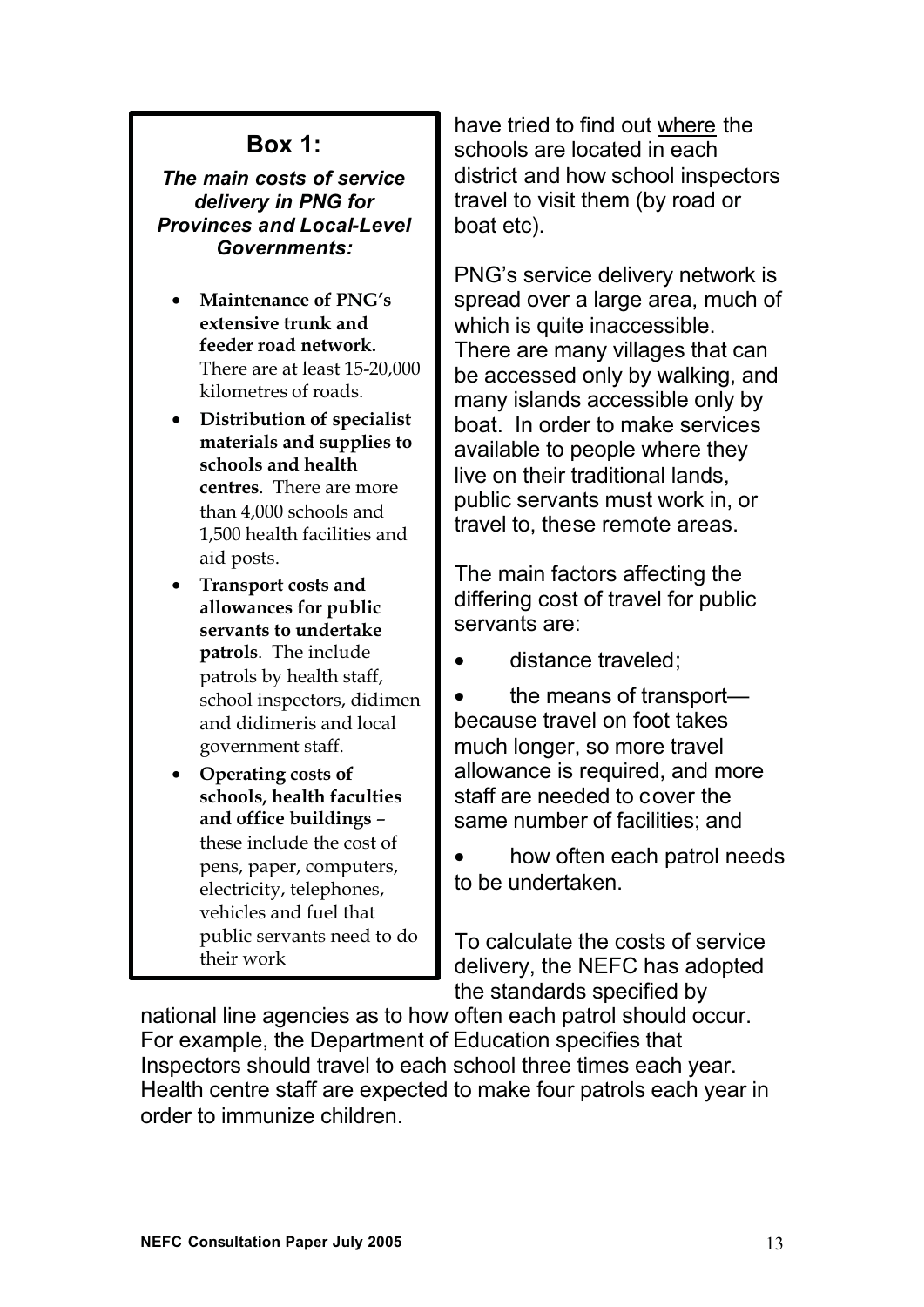

Most provinces have great difficulty maintaining the trunk and feeder roads and bridges in their districts. It costs at least K400 000 to reseal just 1 km of road. In addition, Works unit equipment and facilities in rural areas must be maintained.

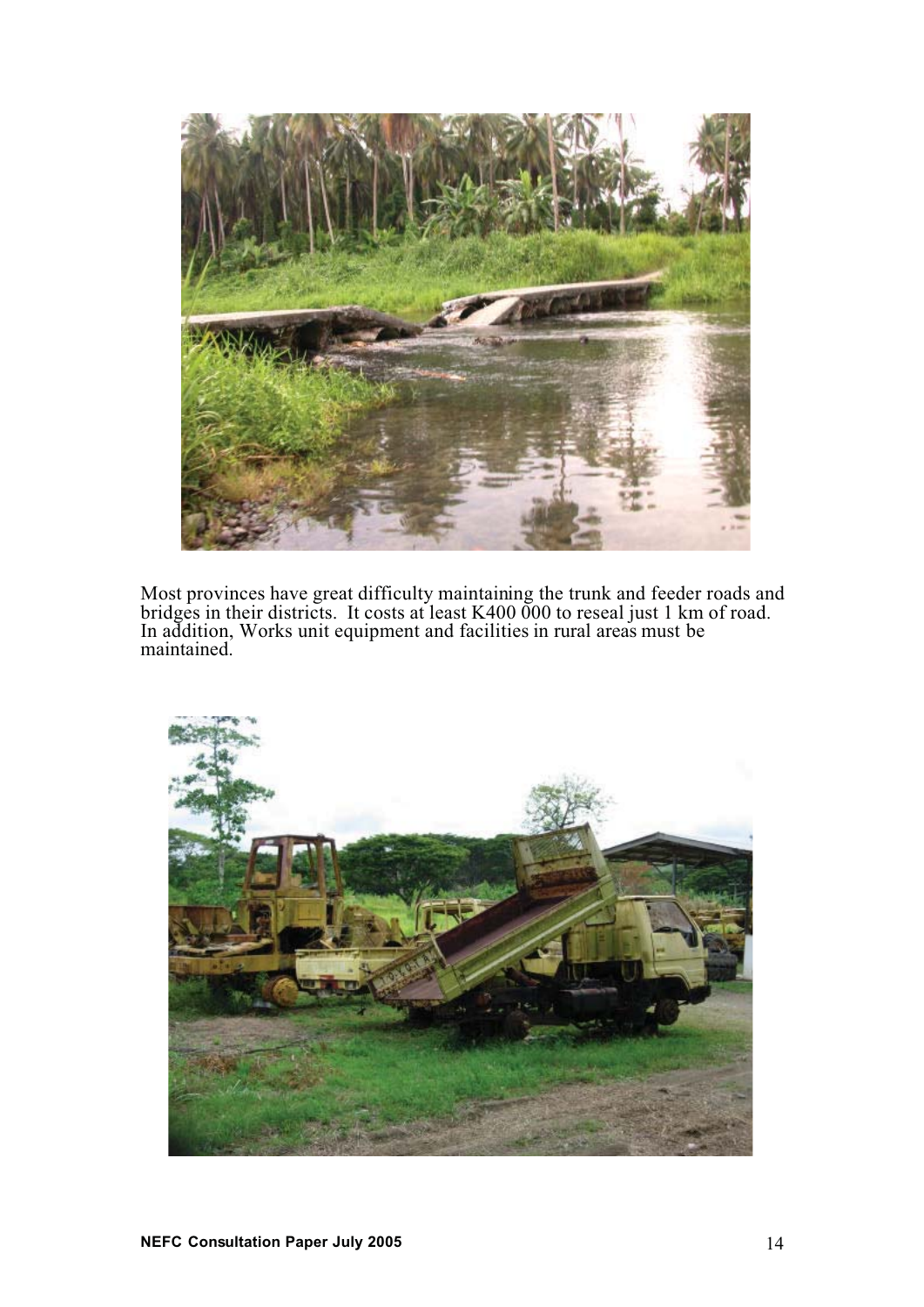The cost of service delivery for each district is unique – each district has a different number of schools and health facilities, some districts have an extensive road network, while others rely on boat. The cost of traveling to these facilities and maintaining them to an acceptable standard is different for each district. The funding provided to provinces and districts should reflect these differences in the actual cost of delivering services.

### **Service delivery should be affordable for all provinces…**

However, given the high cost structures for delivering public services, some service delivery expectations are unaffordable.

If the total cost is more than the amount of money PNG can reasonably afford to spend on service delivery, some hard decisions will have to be made. This may involve reducing the number of facilities at which services are offered, or reducing the standards of service that are offered to make them more affordable.

> *Principle 3: Funding for Provinces, districts and Local-Level Government should be based on an affordable level of services.*

### **Equal services, not equal Kina…**

The Second National Goal of the Constitution calls for:

"*equalization of services in all parts of the country, and for every citizen to have equal access to legal processes and all services, governmental and otherwise, that are required for the fulfillment of his or her real needs and aspirations*"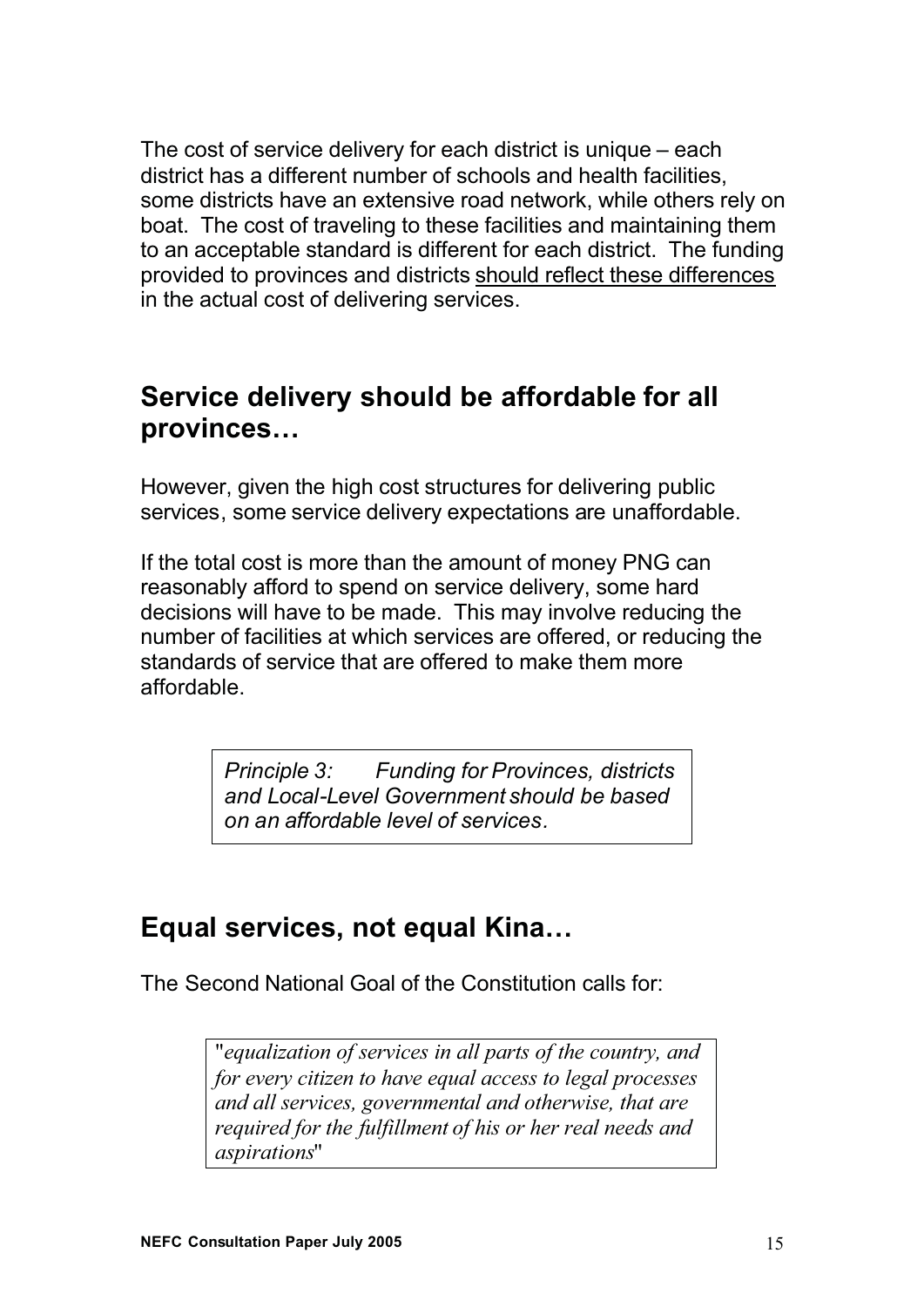

Rural schools need housing for teachers, maintenance, supplies and schoolbooks to operate. Getting books to schools is costly and hard to organize. A six hour boat ride from Alotau uses K80 of zoom.

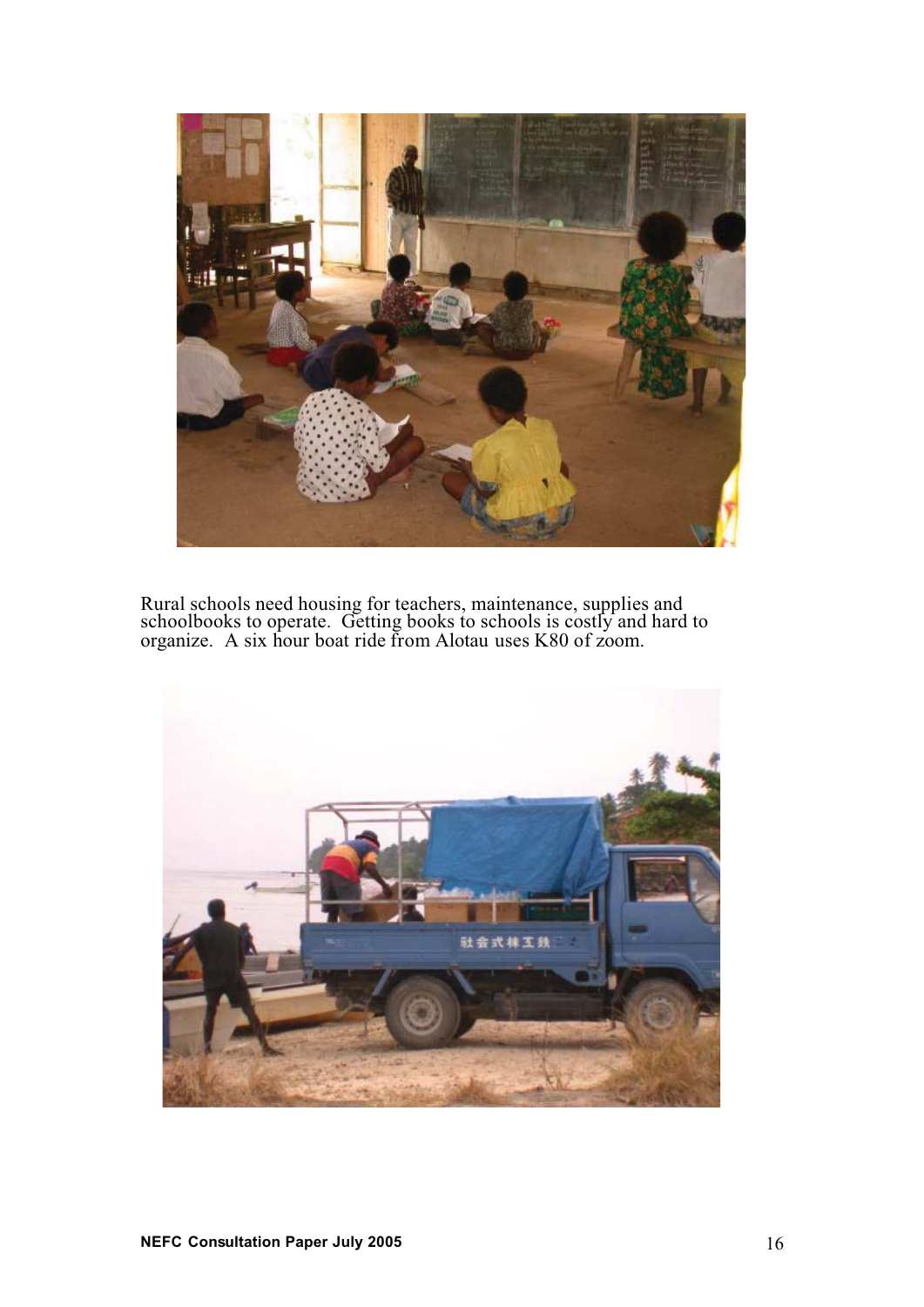What does **equalization of services** mean in practice? Equal Kina per head does not mean equal services.

Equalisation of services means that each district should be able to undertake a **similar** level of service delivery. For example, each provincial and district administration might be able to:

- do 4 (or 2) immunization patrols per year
- maintain half (or one-quarter) of its roads maintained
- give all farmers (or half of the farmers) extension services.

Inevitably, different funding levels will be needed for each district, because of the different costs.

This means that the amount required *per head* to deliver the *same level of services* will be different in different parts of the country, depending on their different costs.

The objective of the intergovernmental financing system should be to put each province and district in a similar financial position to meet their service delivery responsibilities.

> *Principle 4: Equalisation of services in all parts of the country, to a similar level, should be the main principle on which intergovernmental financing arrangements are based.*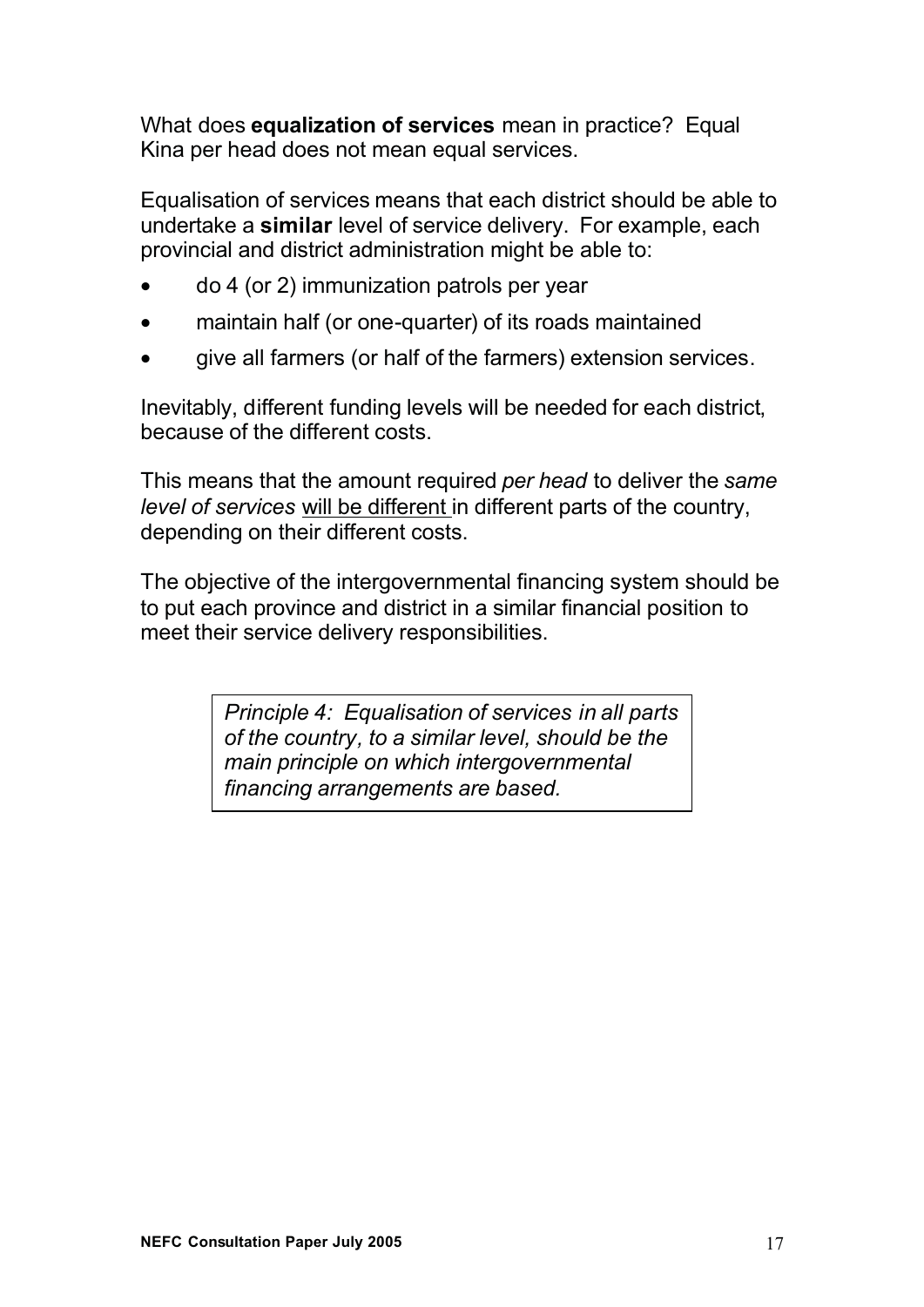# **Understanding the fiscal gap**

The next part of the paper will focus on the difference between the cost of delivering services and the revenues that Provinces have to pay for these services. This difference is also known as the "**fiscal gap**". Diagram 2 illustrates the concept of the fiscal gap.



#### FISCAL GAP = **Costs of service delivery - revenue**



This concept is central to intergovernmental financing, because the grants (transfers) from the national government should be designed to bridge that gap — so that all provinces and local-level governments can afford a similar level of services.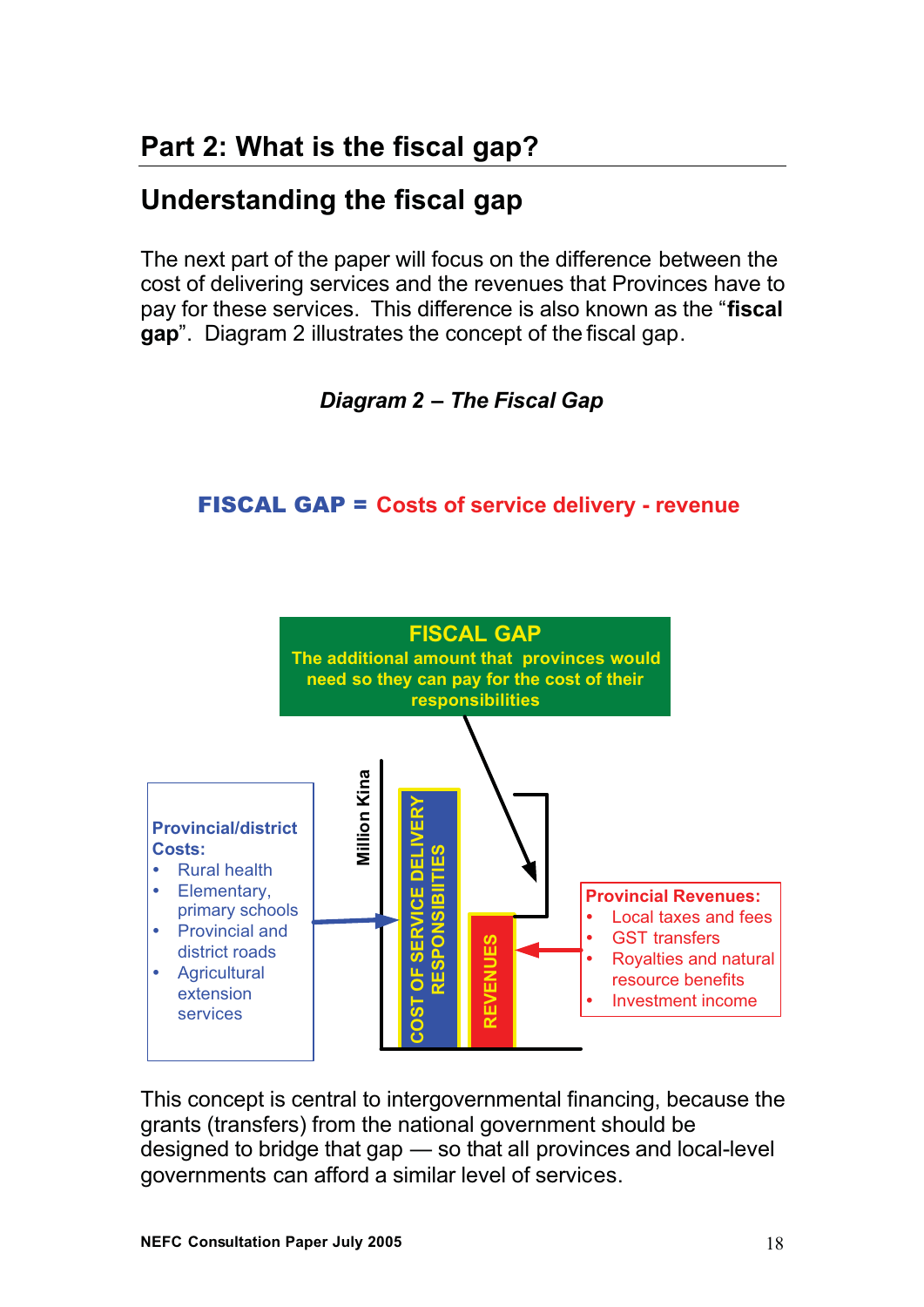*Principle 5: All transfers, including the National Government grants, should be designed to try to fill the fiscal gaps.*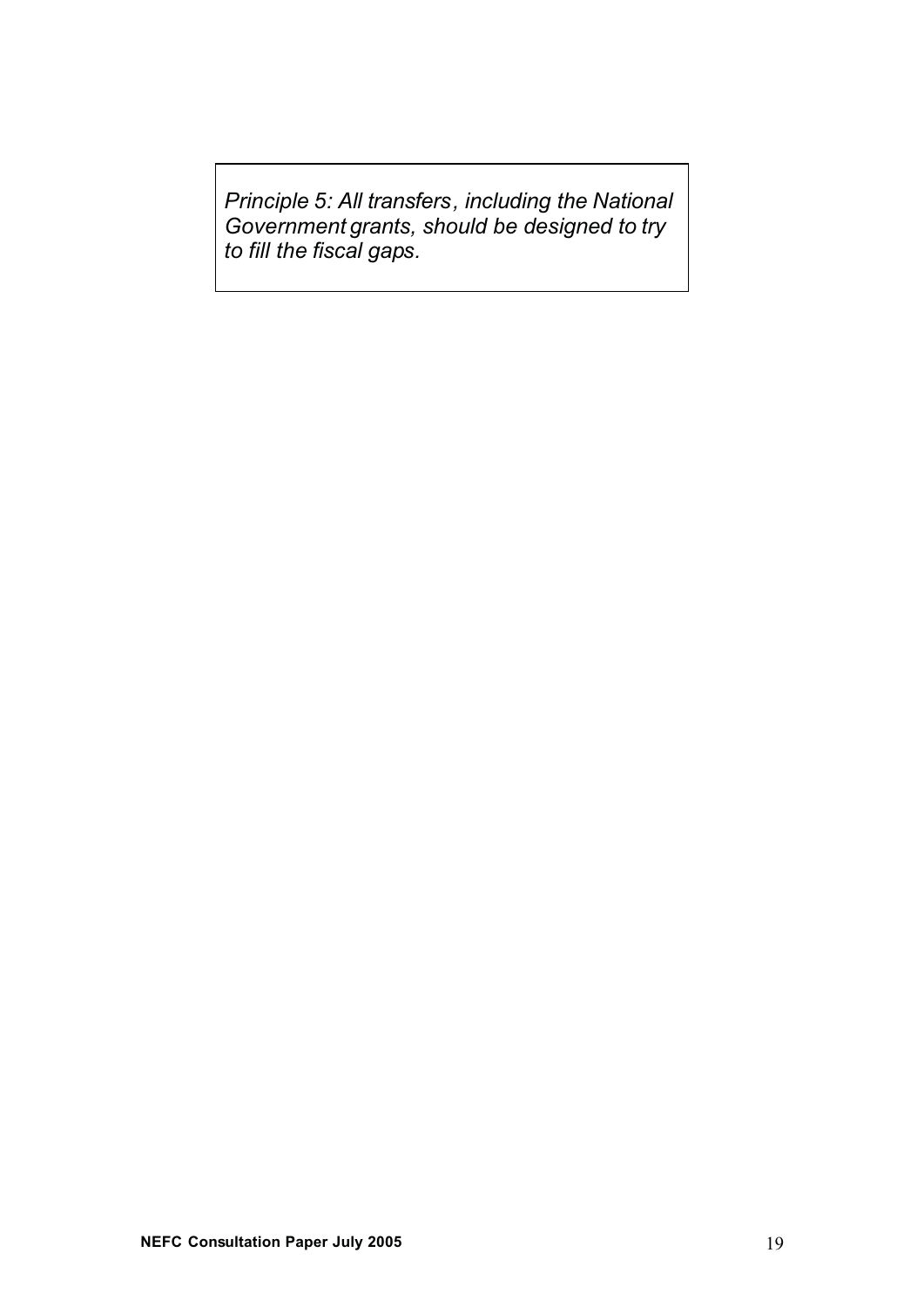# **Part 3: How large is the "Provincial pig"?**

### **Total funding available for Provincial and NCD service delivery and development 2005**

This part of the paper looks at how all the funds available to Provinces and the NCD are shared. This can also be thought of as the "Provincial pig".

The Provincial pig is made up of recurrent and development resources that provinces and the NCD receive to meet their costs<sup>2</sup>. In 2005, total funding available to provinces and NCD are estimated at about **K1,000 million** (all Budget estimates – excludes donor funding $^3$ ):

- **Locally generated revenue** from Provincial and Local-Level government taxes, fees and fines – K58 million
- **Transfers of national taxation** —GST and royalties (which are shared on a derivation basis, meaning that these go back to the provinces where they were raised) – K230 million
- **Grants from the national government**: staffing grants, nonstaffing goods and services grants and infrastructure development grants – K680 million

<sup>2</sup> Note that these diagrams do not include local government revenues. The NEFC is currently gathering information about all urban and rural LLG revenue collections. <sup>3</sup>

 $3$  Volume 1, 2005 Budget, , Tables A.2.1 and A.2.2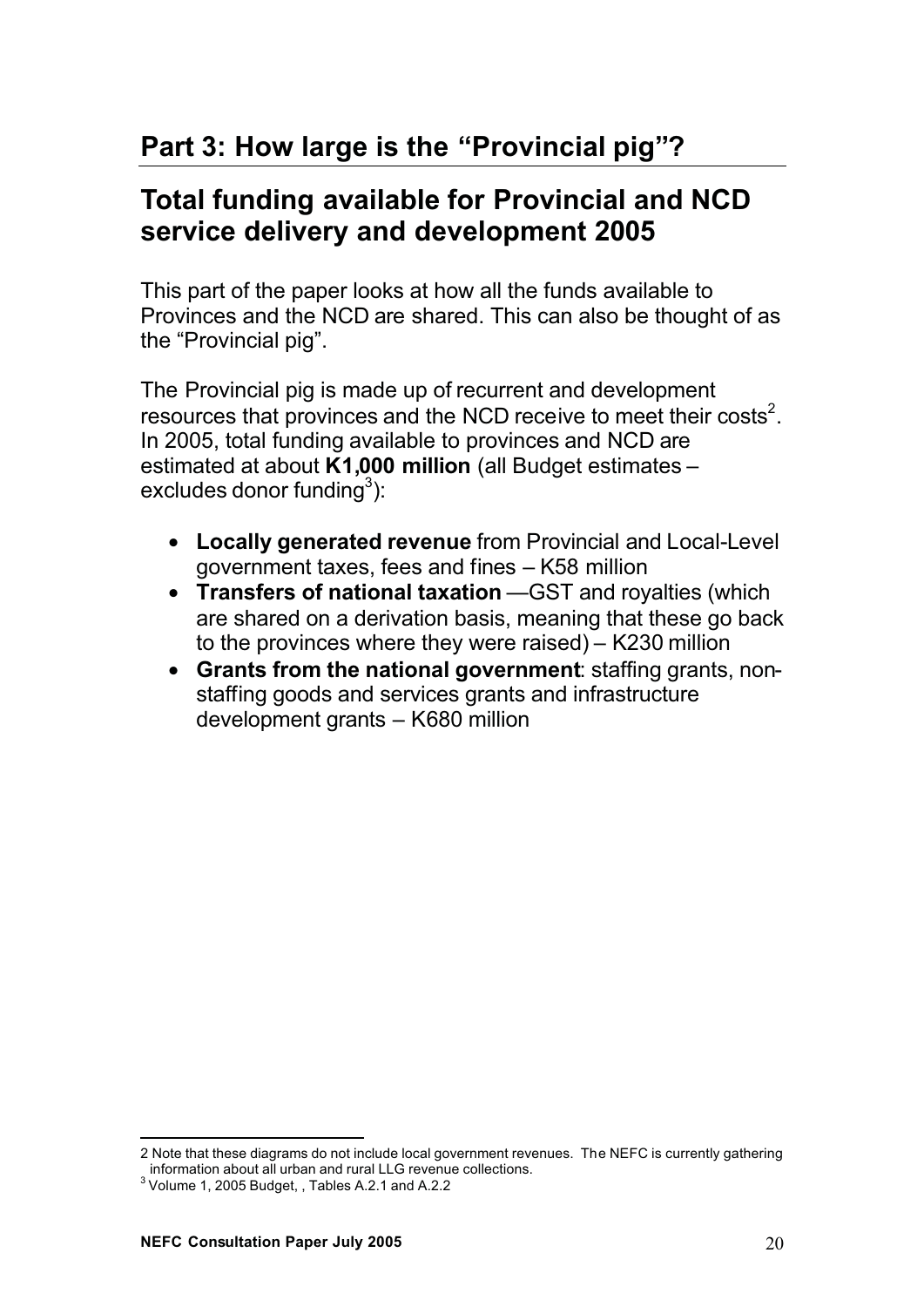*How is the total resource "pig" shared between recurrent and development funding?*

Not all of this K1,000 million "pig" is available for service delivery. Chart 1 show how this pig is split between resources available for **recurrent**funding (92%) and **development** funding (8%).



#### **Chart 1 - Total funding for Provincial Governments and NCD 2005**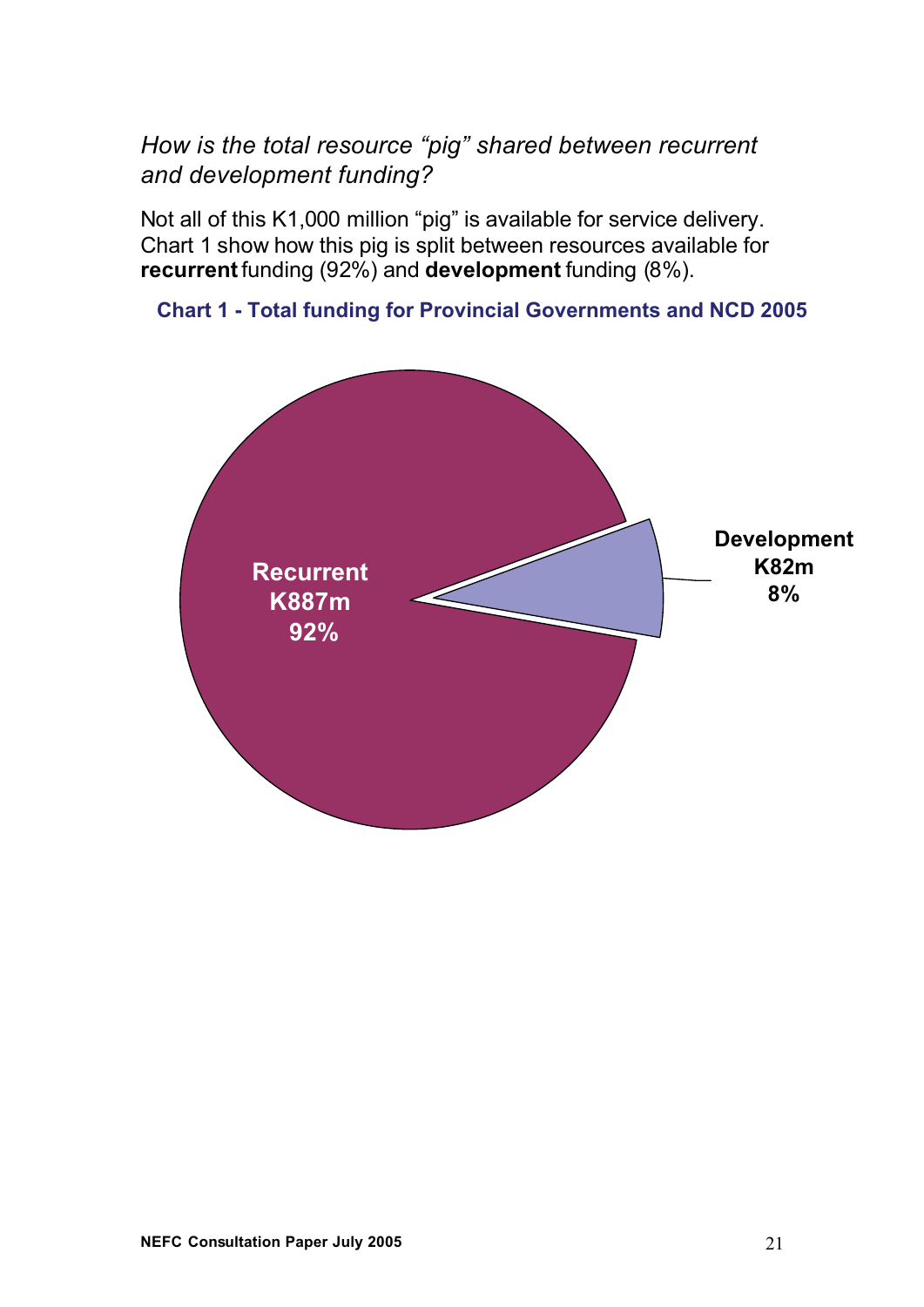#### *How is recurrent funding spent?*

Chart 2 shows that out of the total recurrent resources, 62% is spent on Provincial staff and teachers, leaving only 38% for goods and services. Staffing grants are paid directly to public servants and teachers by the National Government, so cannot be used for goods and services as they are not "cash".4

#### **Chart 2 - Recurrent funding for Provincial Governments and NCD 2005**



 $<sup>4</sup>$  NCD estimated staff expenditures (K30m) are included in the staff portion.</sup>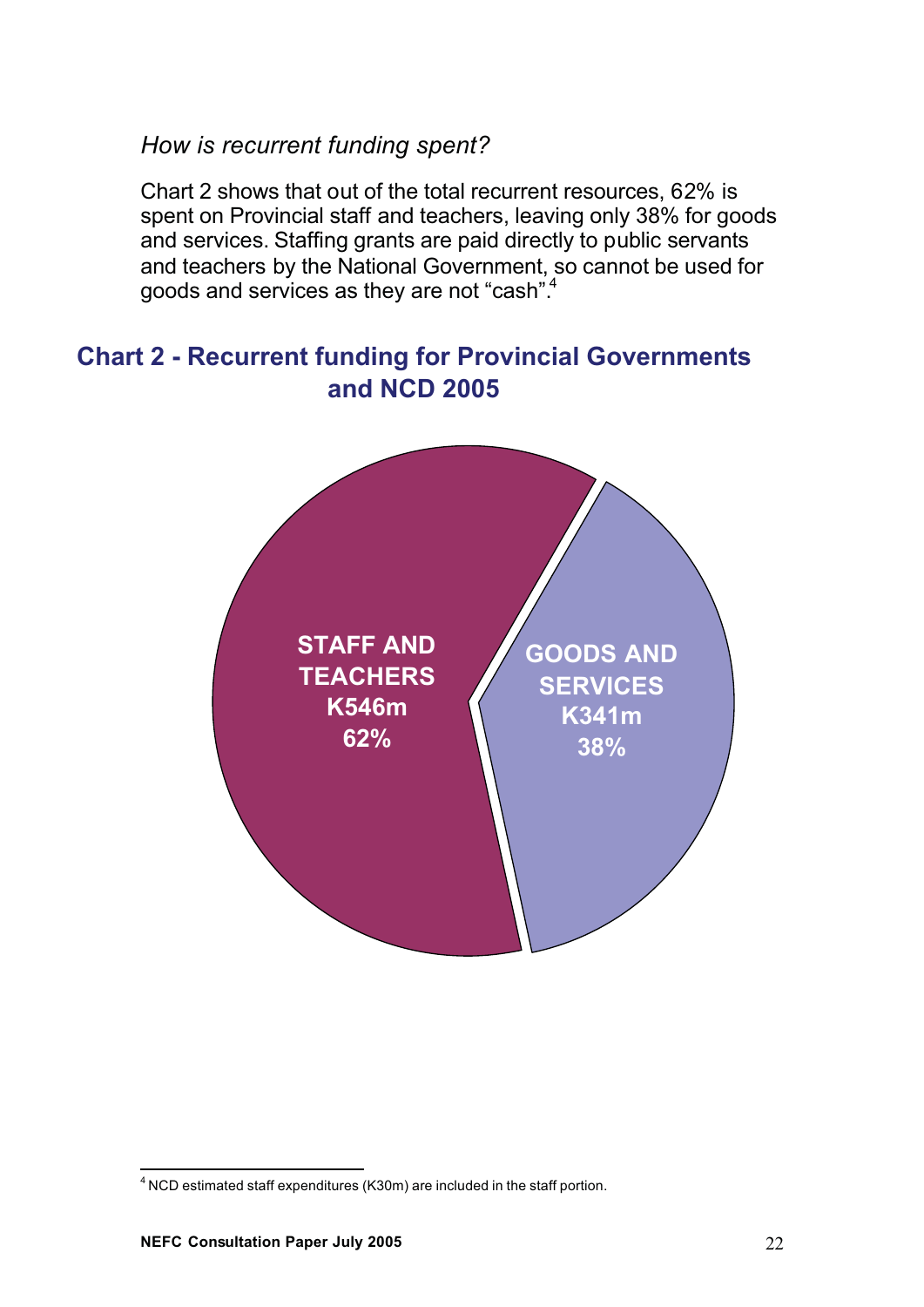#### *How is development funding distributed?*

Chart 3 shows that development funding paid is generally not available for provinces to spend on service delivery as most are tied to particular projects. These are:

- Tax Credit Scheme (TCS) infrastructure
- Special Support Grants (SSG)
- Public Investment Program grants (PIPs)

The PIPs and SSG grants are paid as "cash"<sup>5</sup>, whereas TCS projects are built by the resource companies using credits provided through the corporate tax system. The TCS are infrastructure transfers as the national government foregoes sizeable corporate tax revenues to pay for them. TCS spending accounts for 74% of total infrastructure grants, as can be seen in Chart 3.

 $^5$  DPNRD has a role in monitoring and making payments against project progress.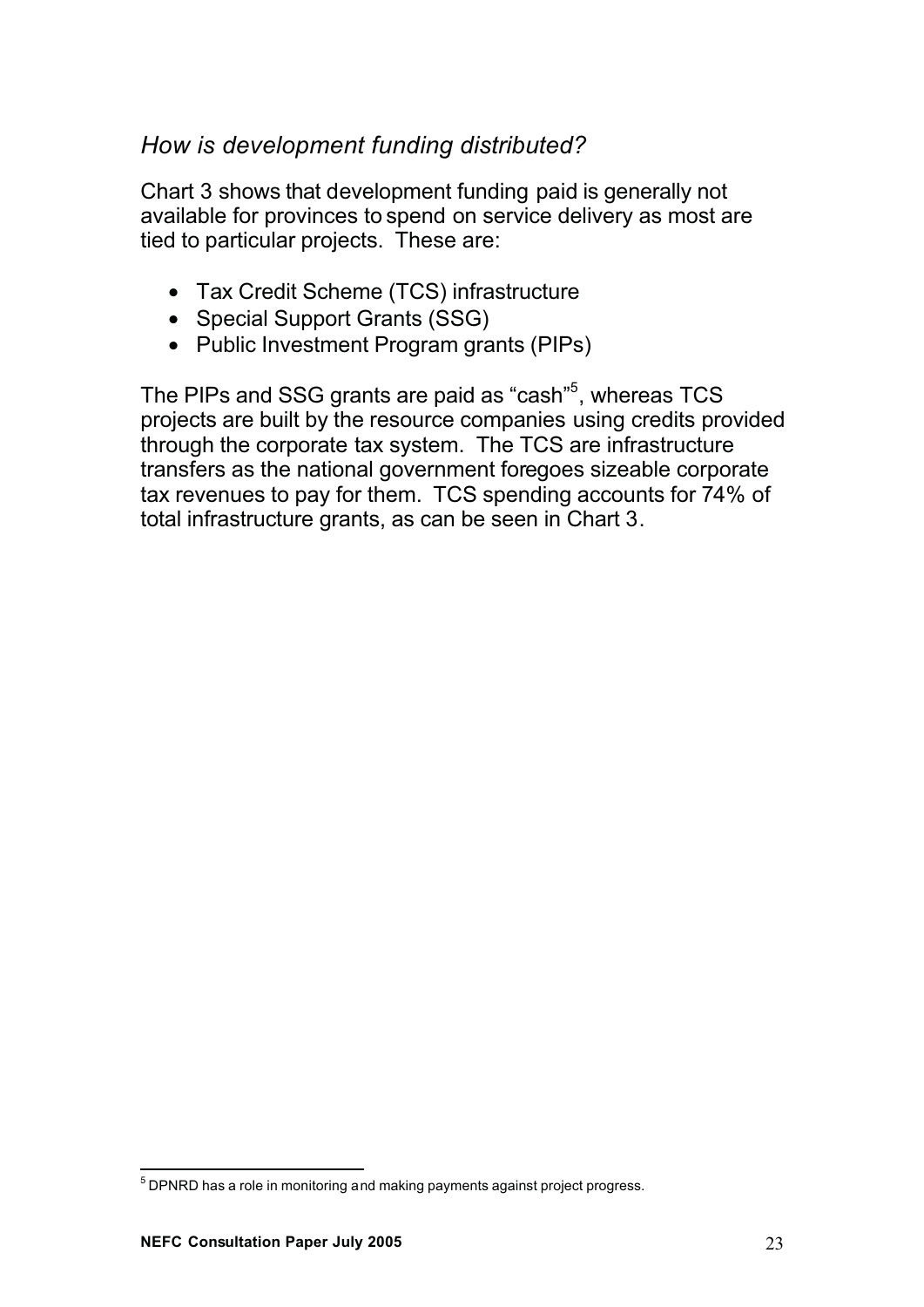

# **Chart 3 - Development funding for Provincial Governments and**

#### *How is goods and services funding distributed?*

From Chart 2**,** we have seen that only K341m of the K1,000 million pig is available for goods and services.<sup>6</sup>

In Chart 4, it can be seen that nearly 60% of the goods and services funding available to provinces does not come from their

 $^6$  It is actually less than this, as provinces also spend on staffing (casuals) and development activities from this pool.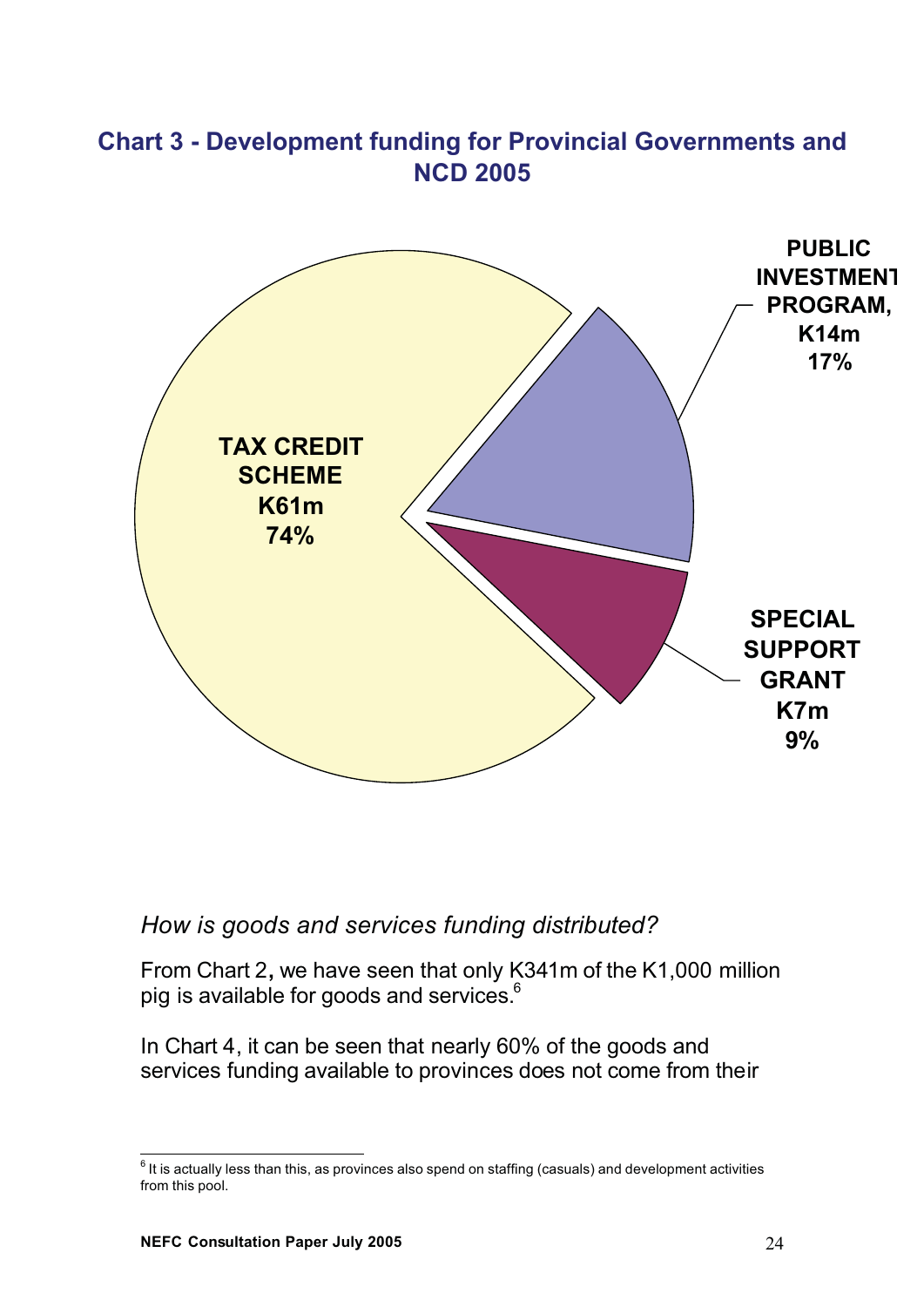

own revenues or the *Organic Law* grants, but from GST and royalties.<sup>7</sup>

 $^7$  The inland GST portion excludes K30m of NCD's GST share, which it spends on its staff. This K30m appears in the staffing portion shown in Chart 2.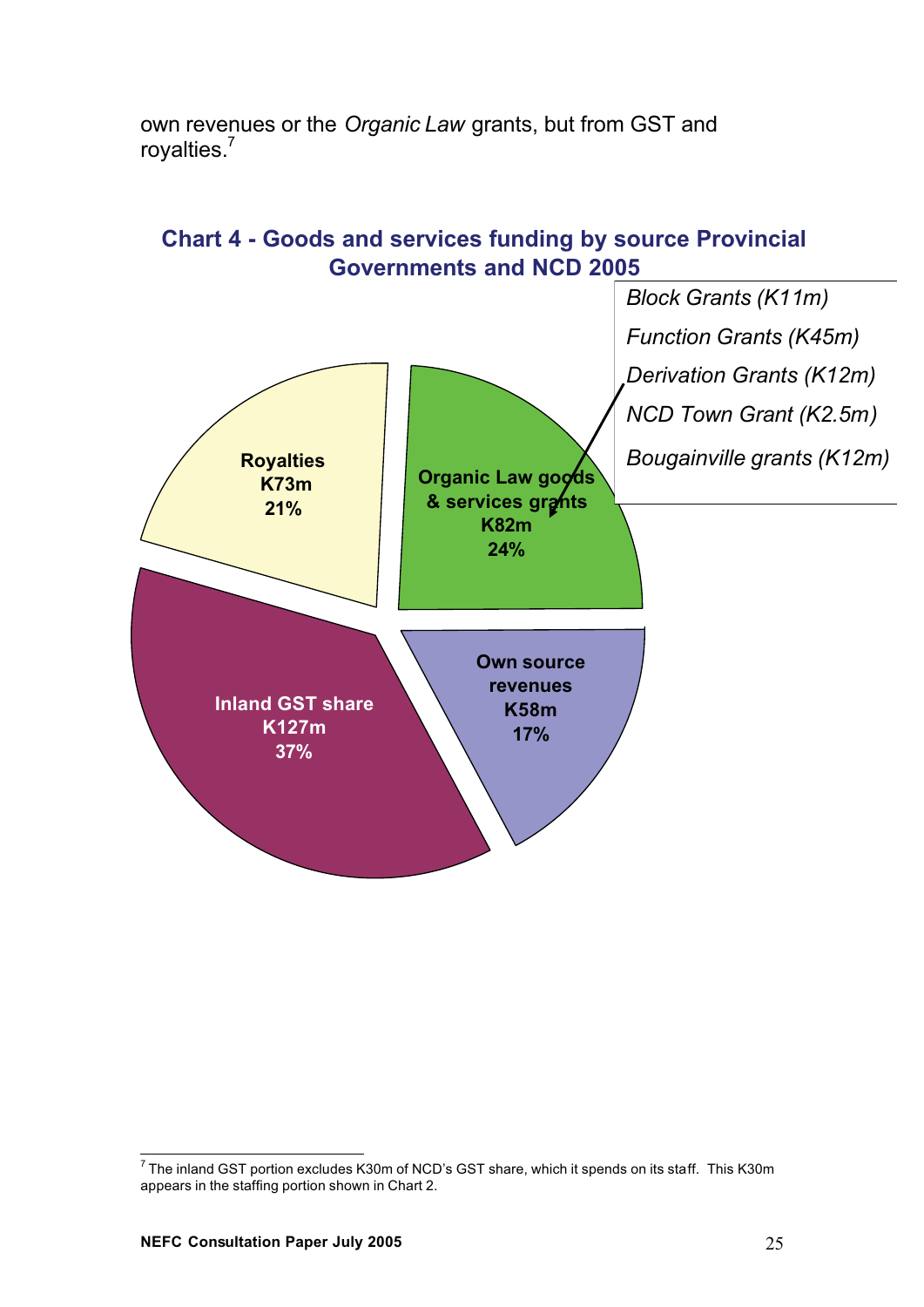#### *How is goods and services funding distributed between Provinces and the NCD?*

Chart 5 shows the distribution of goods and services funding between provinces. It can be seen that the distribution of resources between provinces is grossly uneven.

This is because GST and royalties make up about two-thirds of the funding available to provinces. GST and royalties are distributed on a derivation basis, so most of these revenues go to only a few provinces. Most of the provinces receive no royalties (because they have no mining or oil projects) and/or have low GST per capita (because their urban centres are relatively small).

It can also be seen that grants from the National government are a relatively small proportion of the total resources available to most provinces.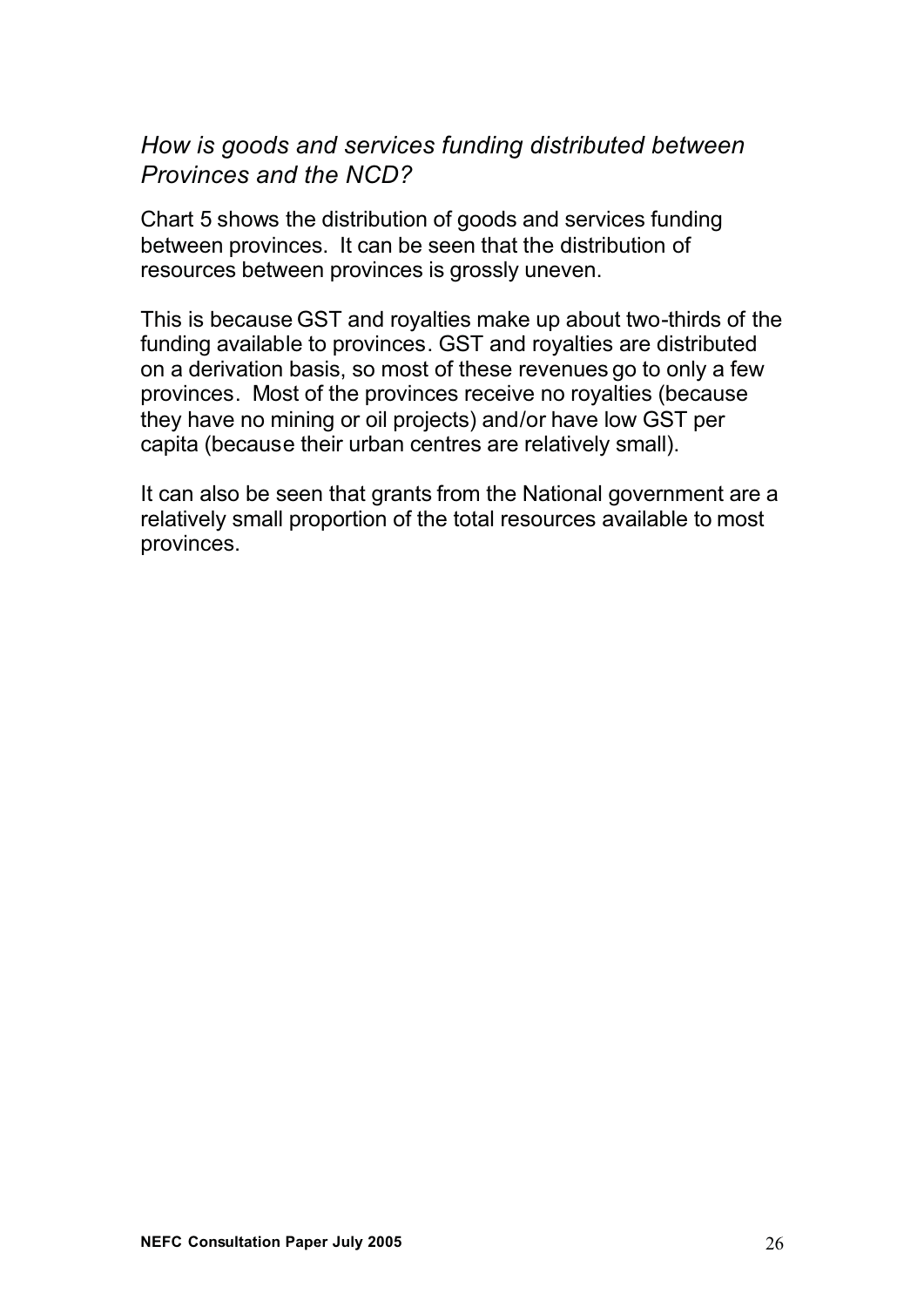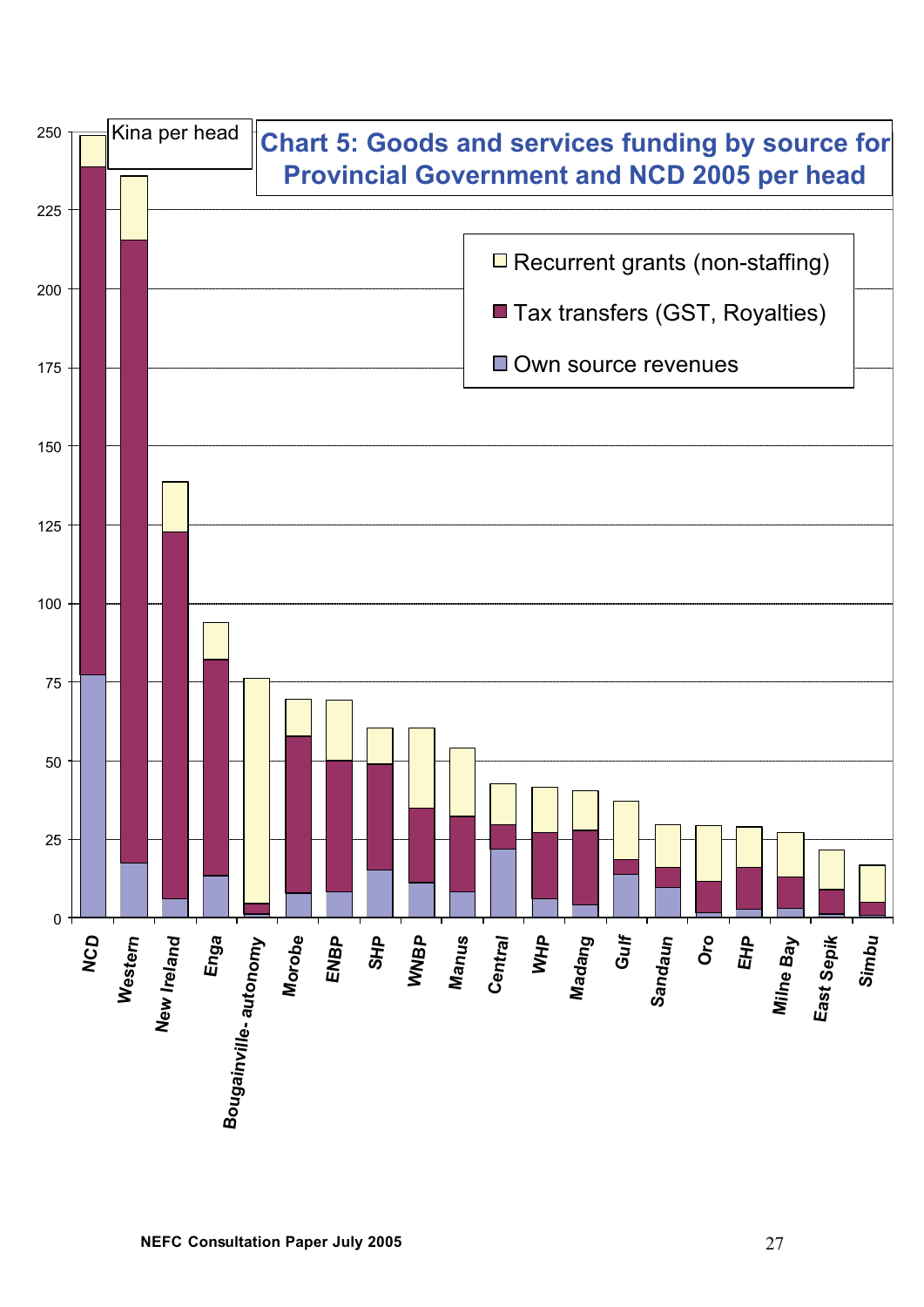| Chart 5 also                                                                                                                                                                                     |                                                                      |                                                                                   |
|--------------------------------------------------------------------------------------------------------------------------------------------------------------------------------------------------|----------------------------------------------------------------------|-----------------------------------------------------------------------------------|
| indicates that the<br>grants are                                                                                                                                                                 | <b>Box 2:</b>                                                        | Inequity in the current system                                                    |
| distributed to all                                                                                                                                                                               | <b>Current funding provisions</b>                                    |                                                                                   |
| provinces, no                                                                                                                                                                                    | Gulf                                                                 | New Ireland                                                                       |
| matter what their<br>particular<br>circumstances or<br>level of revenues<br>are. This is<br>because the<br>grant formula<br>distributes the<br>majority of the<br>grants on an<br>equal kina per | Population 110,000                                                   | Population 110,000<br>$\bullet$                                                   |
|                                                                                                                                                                                                  | Land area 51,000 square km                                           | Land area 9,000 square km<br>$\bullet$                                            |
|                                                                                                                                                                                                  | Current Organic Law grants:                                          | Current Organic Law grants:                                                       |
|                                                                                                                                                                                                  | Pop $\times$ K20 per head = K2.2<br>million                          | Pop $\times$ K20 per head = K2.2<br>٠<br>million                                  |
|                                                                                                                                                                                                  | Land $x$ K20 per head = K1<br>million                                | Land $x$ K20 per head =<br>$\bullet$<br>K0.08 million                             |
|                                                                                                                                                                                                  | GST, royalties and internal<br>$revenue = K2$ million                | GST, royalties and internal<br>$revenue = K15$ million                            |
|                                                                                                                                                                                                  | $TOTAL = K5.2$ million                                               | TOTAL = K18 million                                                               |
| head basis <sup>8</sup> (see                                                                                                                                                                     |                                                                      |                                                                                   |
| Box 2).                                                                                                                                                                                          | Factors affecting cost of service delivery                           |                                                                                   |
|                                                                                                                                                                                                  | Gulf                                                                 | New Ireland                                                                       |
| It does not take                                                                                                                                                                                 | Highly dispersed population                                          | Small land area<br>$\bullet$                                                      |
| into account all                                                                                                                                                                                 | Swampy terrain                                                       | Some island populations<br>$\bullet$                                              |
| sources of<br>provincial                                                                                                                                                                         | Many areas accessed only by<br>river or walking                      | Two roads along length of<br>$\bullet$<br>main island                             |
| revenues or<br>provincial costs<br>of providing                                                                                                                                                  | 90% of people live more than 4<br>hours from major service<br>centre | 50% of people live more<br>$\bullet$<br>than 4 hours from major<br>service centre |
| services. When                                                                                                                                                                                   | Source: Rural Development Handbook                                   |                                                                                   |

overall distribution of resources bears no relation at all to the actual cost of service delivery. In other words, the current formula does not target the fiscal gap (by considering revenues and costs), so fails at equalisation.

Chart 5 also demonstrates that the inequity between provinces is so great that many provinces have no hope of meeting service delivery standards with their existing revenues.

other (non-grant) revenues are considered, the

<sup>&</sup>lt;sup>8</sup> The formula does include land area, which tries to take account of the additional costs of delivering services across large regions . However, the land area weighting is less than 10%. In addition, land area is not the best approximation for cost variation in different districts.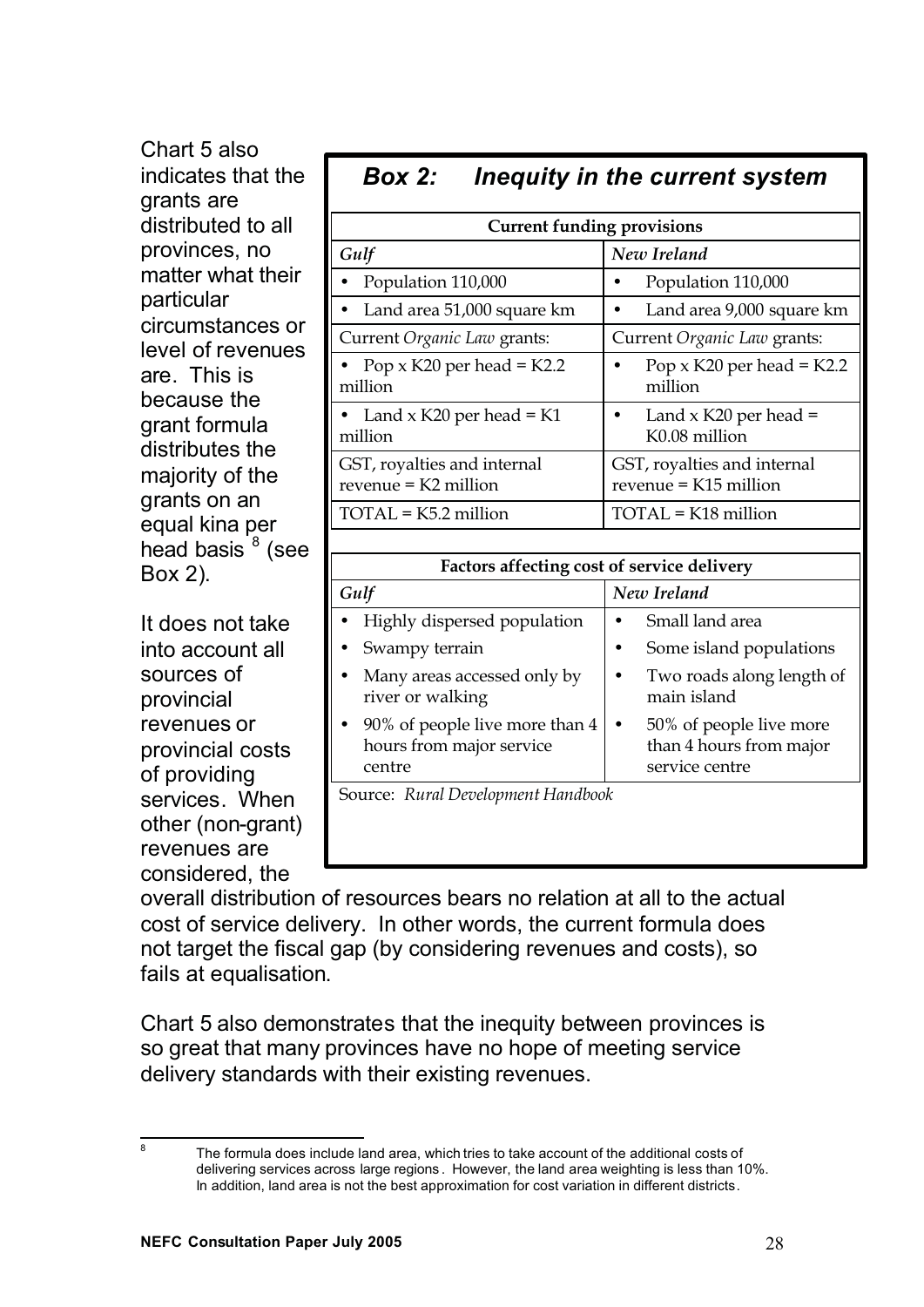The resources that provinces get through the GST transfers and royalties are public monies under the *Public Finances Management Act.* It is appropriate to take them into account in calculating the grants they should receive.

> *Principle 6: All resources, recurrent and development, received by Provinces and Local-Level Governments are public funds. They should therefore be taken into account in calculating what transfers they should receive from the National government.*

### **Why can't Provinces raise more revenue to fill the fiscal gap?**

It is sometimes suggested that provinces should increase their own taxation, in order to make up the funding they lack to pay for services. The NEFC has undertaken a study of provincial revenue-raising, and it is clear that the tax base of most provinces is very narrow, and the potential to generate significant additional revenue is small. As Chart 5 shows, local revenues are the smallest striped sections. It can be seen that these are relatively insignificant in most provinces.

Some provinces have a much weaker capacity to raise their own revenue than others (there are many reasons for this). Therefore some provinces have a bigger gap between what they have, and what they need, than others. Local revenue collection on its own will not solve intergovernmental financing problems.

However, tax collection by sub-national governments is still very important because it generates accountability to constituents and helps enforce laws. Citizens are more likely to hold a provincial or local government accountable for service delivery (or non-delivery) if they have paid taxes.

> *Principle 7: Provinces should be assisted to maximize their locally-generated revenues.*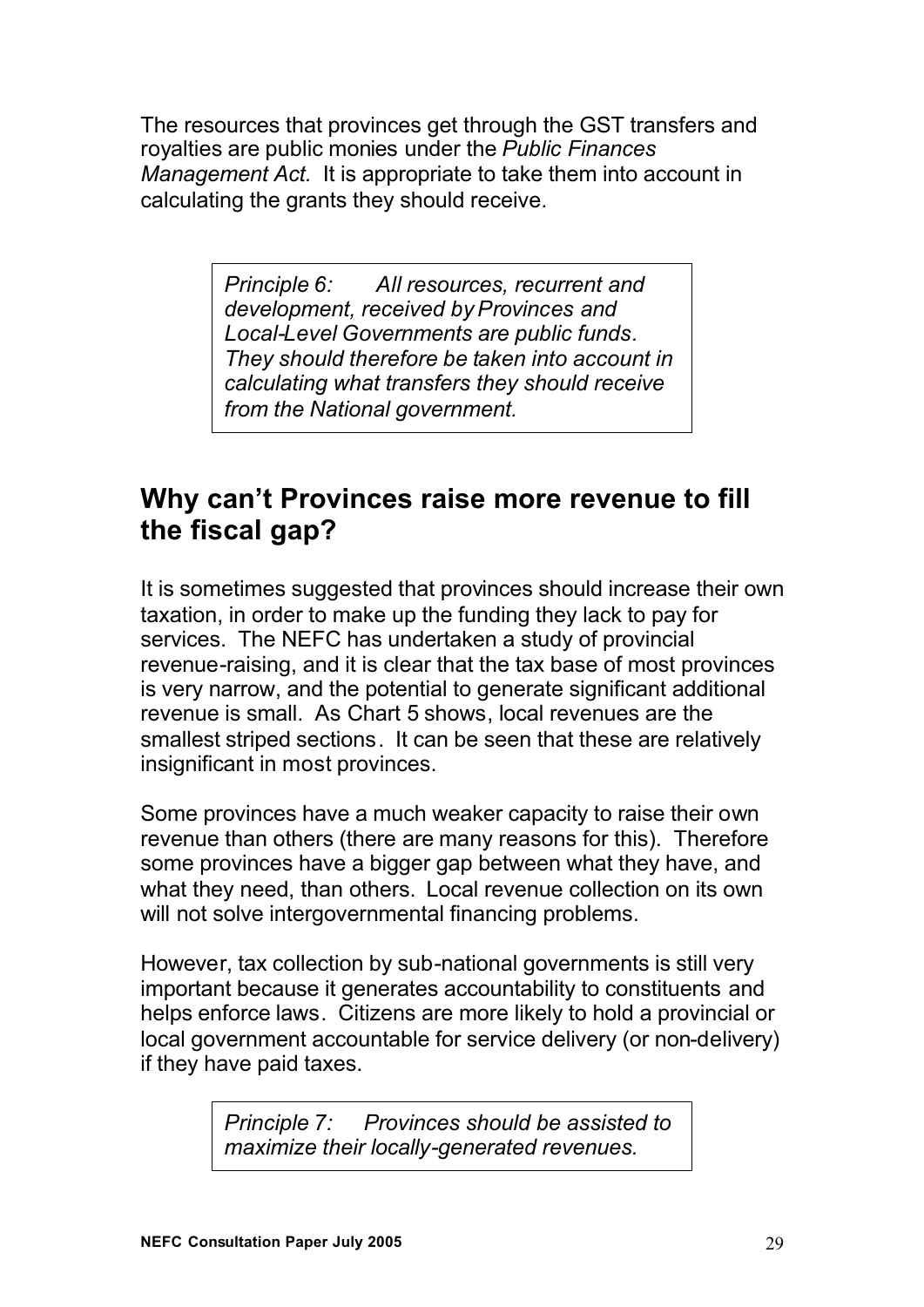# **Filling the fiscal gaps…**

If own source revenues are too low to meet all the fiscal gaps, how do you fill the gaps?

In most provinces, it is likely that the costs of service delivery (to our equal national standard) will be substantially more than the revenues that each province receives from its own taxes and from transfers of national taxation. This is where the national government comes in. In most systems of decentralization, the national or federal government helps lower governments to meet their expenditure responsibilities by giving them grants or transfers to top up their revenue.

The usual way to arrange this assistance is by having a **transfer pool** at the national level. Each province, district or LLG would receive a share of the pool based on a sharing formula that takes into account all revenues and costs. This involves four steps as can be seen in Diagram 3.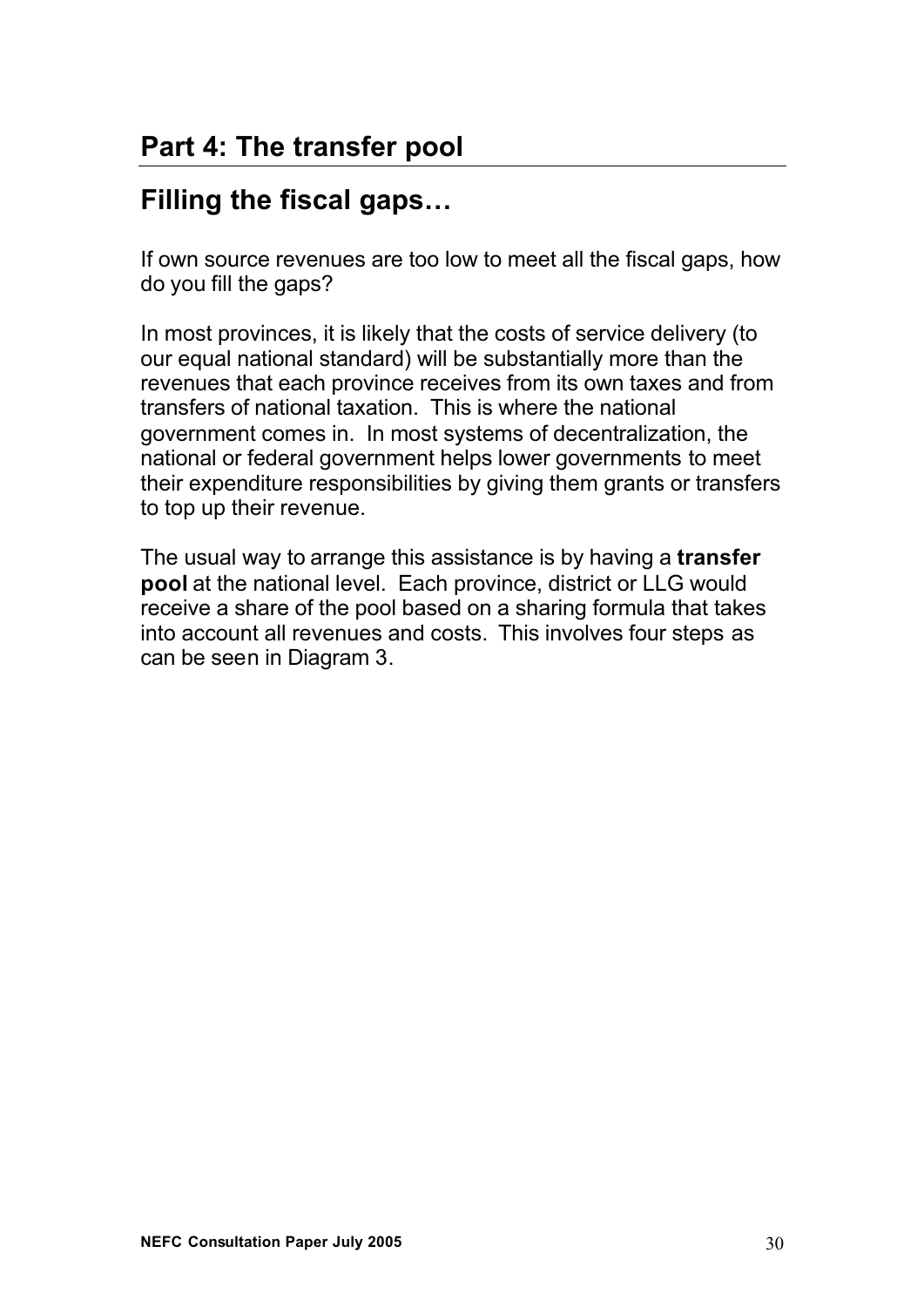

A transfer pool is a sum of money set aside in the budget to be used for transfers (grants) to lower levels of government. PNG already has an existing transfer pool that the National Government uses to fund the non*-*salary recurrent *Organic Law* grants to provinces and NCD. The current value of this is K82 million in 2005 (Chart 5).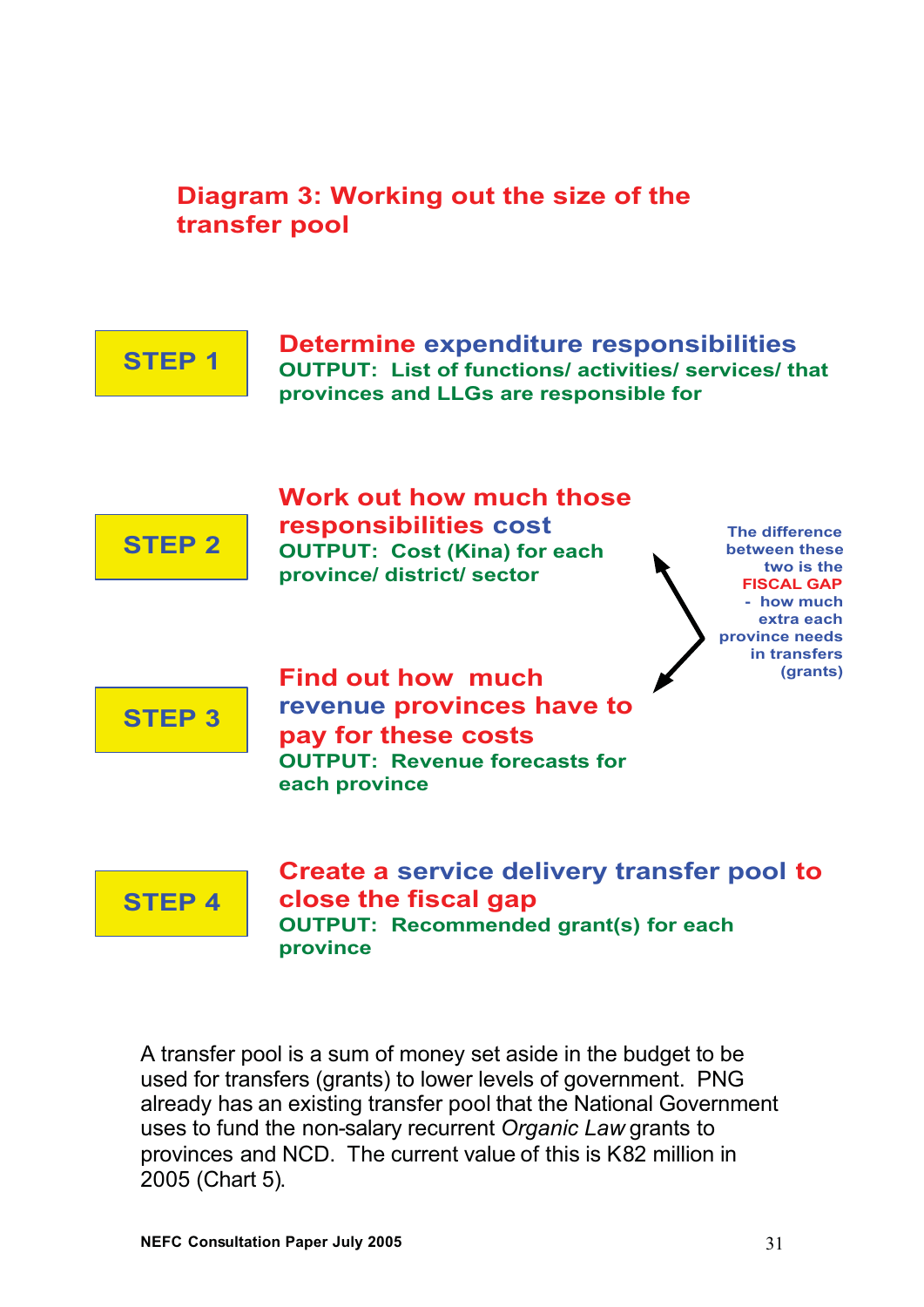At present, these grants are distributed on the basis of population and land area. They do not take into account a province's revenues or differing costs of service delivery.

The NEFC is proposing that these grants should be instead distributed on a formula that takes into account revenues and costs of service delivery. The aim of the distribution of this pool is to fill the fiscal gaps. Diagram 7 explains how the new distribution from the transfer pool would work.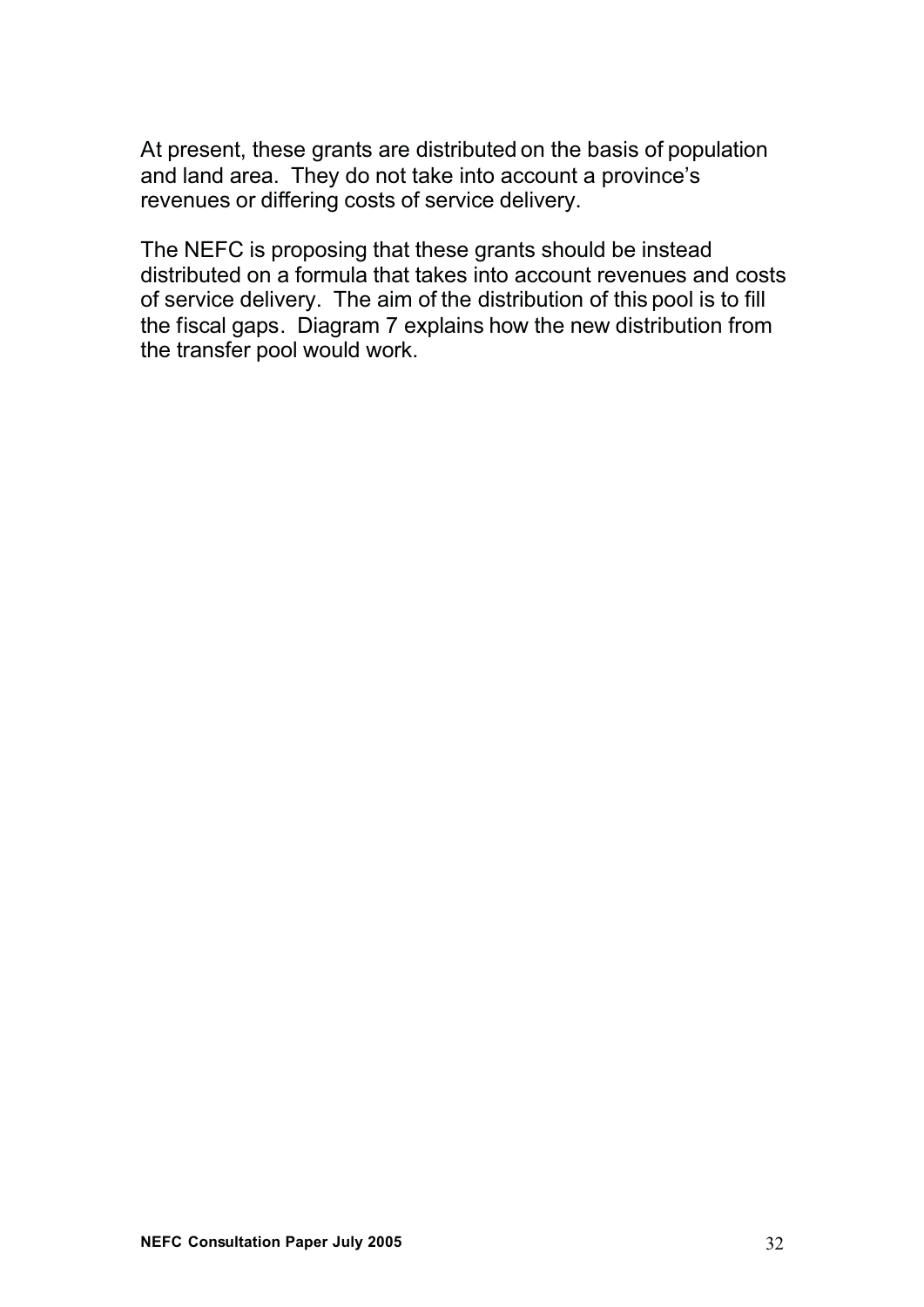*Diagram 4: Explaining the distribution from the transfer pool* 

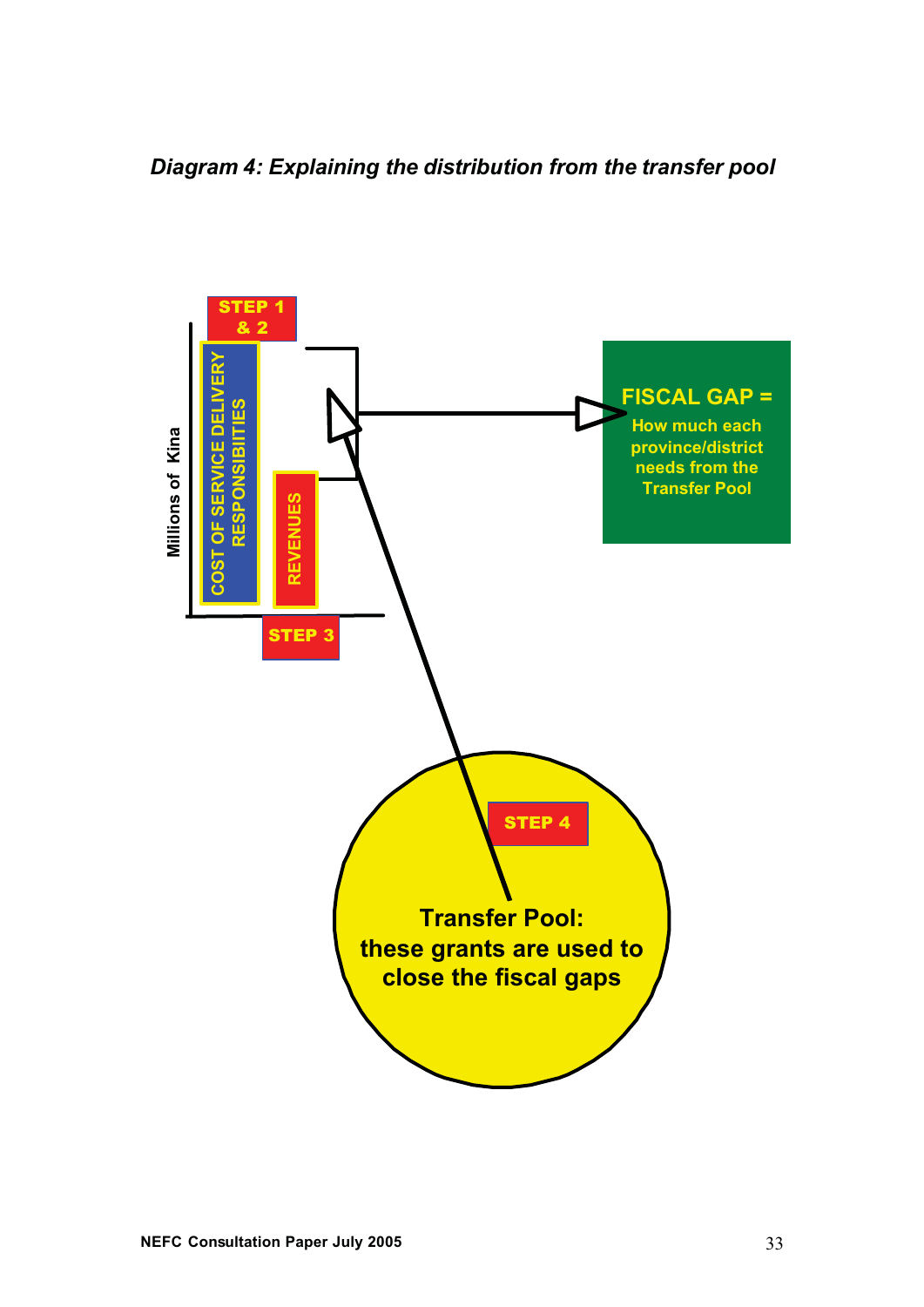As we saw earlier, the difference between the costs and the revenues is called the fiscal gap. Ideally, the transfer pool should be large enough to close the fiscal gap in all provinces, so that all provinces can meet the costs of service delivery.

The existing transfer pool may not be big enough to fund adequate service delivery by all provinces. However, even if we distributed the existing transfer pool according to the actual cost of delivering services, this would be a major improvement on the current system.

However, this approach will fall short of addressing the problems of deteriorating service delivery. Fundamentally, if only a few provinces continue to take most of the pig, then service delivery will continue to get worse.

> *Principle 8: Ideally, the transfer pool should be large enough to meet this need (the gap between revenues and costs) in all provinces.*

### **Is the transfer pool big enough?**

At this stage, the NEFC considers it unlikely that the existing pool is large enough to meet all provinces' needs (i.e. the fiscal gaps).

The NEFC is undertaking a large study to determine the cost of Provincial and District service delivery. When this is completed in August 2005, we will know exactly how much each province needs, and how big the fiscal gap is for each province. Based on the NEFC's work so far, it is estimated that the total need may be around K300 million. The existing pool is around K80m.

If the transfer pool is not enough to meet the fiscal gap in all provinces, what should happen?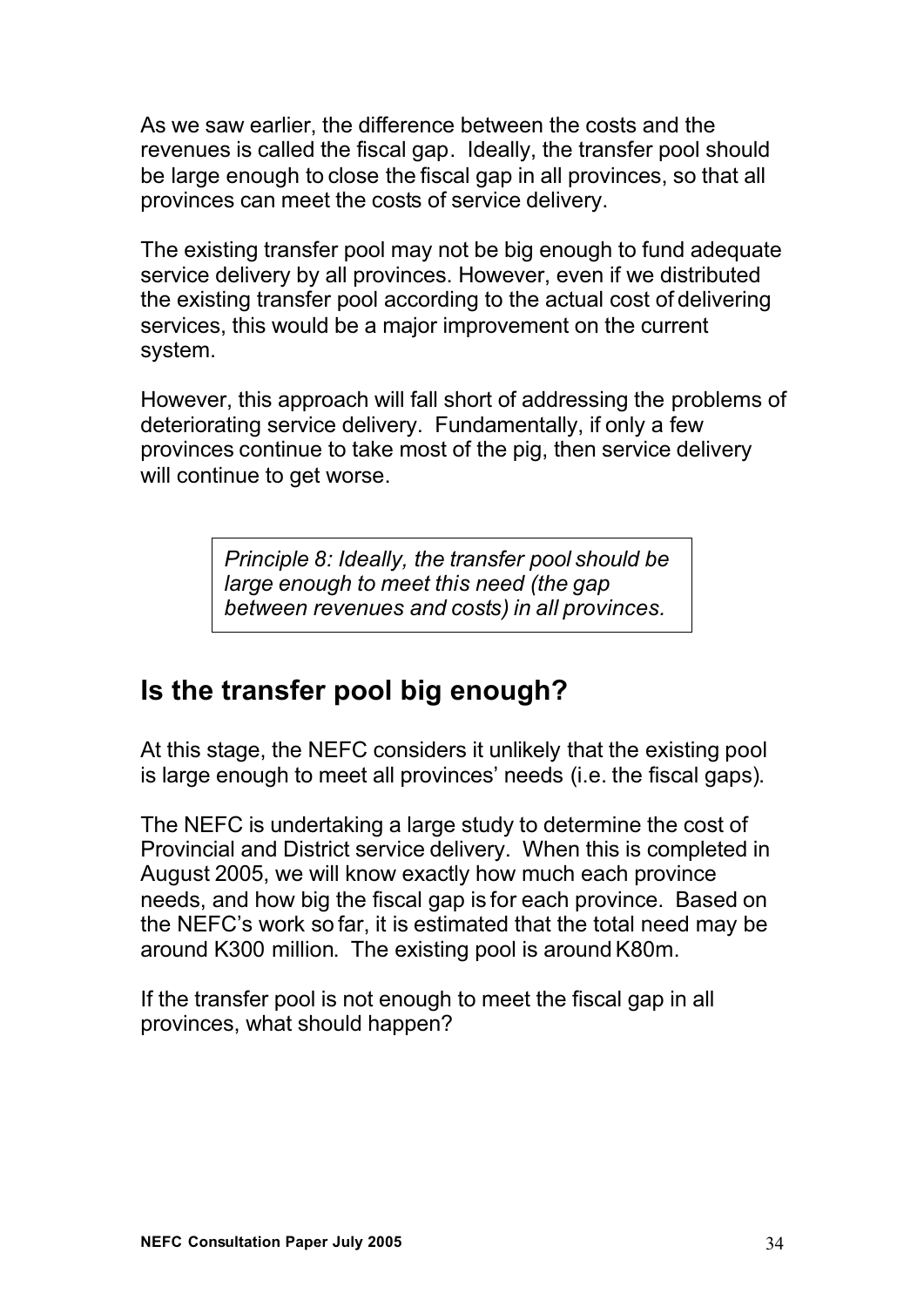## **What to do if the transfer pool is not big enough?**

This is likely to be the main topic of debate around the design of the new system. Indeed, the main purpose of this consultation paper is to raise these issues for discussion.

There are two broad approaches to deal with this problem:

#### **1. Reduce provincial costs of service delivery** by:

- (a) shifting responsibility for some functions to the national government
- (b) reducing the overall standard or range of services that provinces are expected to provide.

#### **2. Increase the amount of revenue in the Transfer Pool to fund these costs by:**

- (a) moving some or all of the Provincial Inland GST share
- (b) moving some or all of the mining and oil royalties<sup>9</sup>
- (c) moving staffing grants for public servants and teachers
- (d) moving **some** of the infrastructure and development resources (Tax Credits, Public Investment Program grants, Special Support Grants)
- (e) the National Government increasing its contribution to the Transfer Pool.

#### **These measures are not mutually exclusive. Combinations of one or all of them could be used. These approaches would sensibly be phased in over time.**

The paper now discusses each of these approaches.

 $^{9}$  Of the shares being transferred to Provinces, not landowners' shares.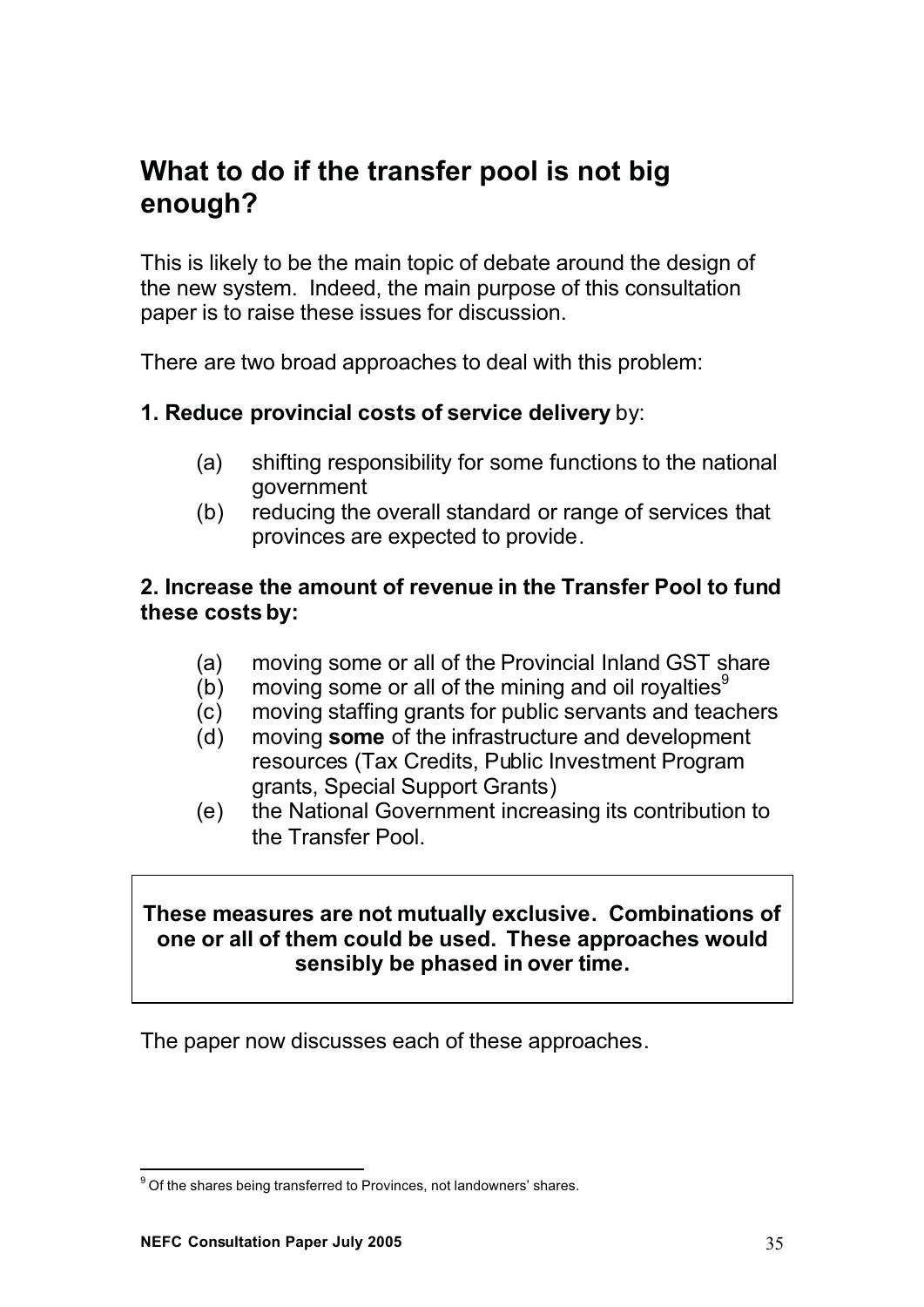#### *Reducing provincial costs of service delivery*

One way to *reduce* the cost burden of provincial service delivery would be to shift costs to the national government. Some aspects of provincial service delivery cost (for example, education subsidies, drug distribution, school book distribution or provincial road maintenance) would be made a national responsibility.

That would lower the costs that provincial governments are expected to meet, but grants would also have to be decreased to allow the National Government to fund these additional responsibilities.

Another way to reduce costs is to lower service delivery standards. For example, if the standard for health services assumes that there will be four immunization patrols per year, this could be reduced to two. A variation on this approach would be to close some facilities – for example, aid posts and elementary schools. This would reduce the overall costs of supervision and operating costs.

We are not suggesting that service delivery is currently extravagant, but these kinds of cuts are already occurring—but in the worse possible way. Instead of closing some facilities, we are giving each facility so little that none of them can operate properly. There would be a more open, transparent, and planned approach to achieving cost reductions.

#### *Increasing the size of the transfer pool*

Earlier we identified five possible ways to increase the transfer pool.

#### **a) Some or all of the Provincial inland GST share into the pool**

The pool could be more than doubled if all of inland GST presently transferred to provinces on a derivation basis were included.

However, securing a consensus to pool revenues that provinces currently regard as theirs will not be easy.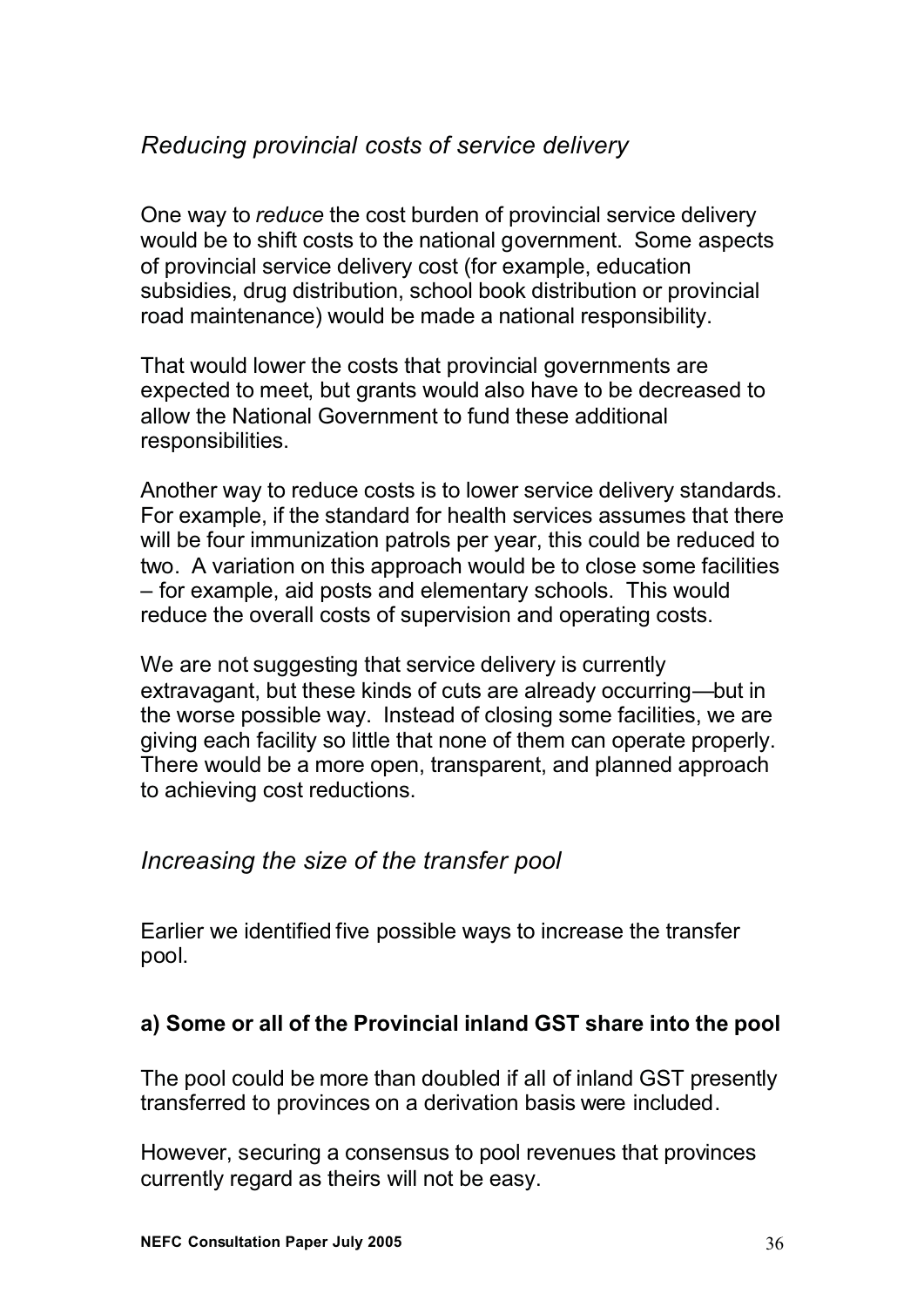#### **(b) Moving some or all of the mining and oil royalties**

If K73 million in royalties were put in the pool, it would be nearly twice the size as the existing grant pool available for goods and services.

There is a long history of provincial entitlement to royalties – it will be politically very difficult to achieve consensus on pooling these to use for equalisation purposes. Derivation based sharing arrangements are deeply rooted in PNG.

However, the *Constitution* says "*natural resources should be used for the benefit of us all*". Virtually all of the royalties retained by the state are transferred to only four Provincial Governments.

At present, Provincial Governments do not meet much of the cost of hosting large resource projects – nearly all of the infrastructure and other costs are paid for by the National Government.

Despite relatively high levels of funding, the natural resource-rich provinces show low levels of development, rank poorly on social indicators and have suffered governance problems.

#### **(c) Moving staffing grants for public servants and teachers**

The National Government will spend about K520m on staffing grants to pay provincial public servants, teachers and village court officials – this is about one and a half times the amount available for goods and services.

Ideally, it is appropriate that staffing grants are calculated as part of the transfer pool. Provinces would be funded through a single recurrent grant to cover staffing, and goods and services. The advantage of this is that provinces would have a clear incentive to control and manage staff costs, since any savings could be pocketed as goods and services grants.

However, it is the National Government that ultimately determines the level of staffing in each province: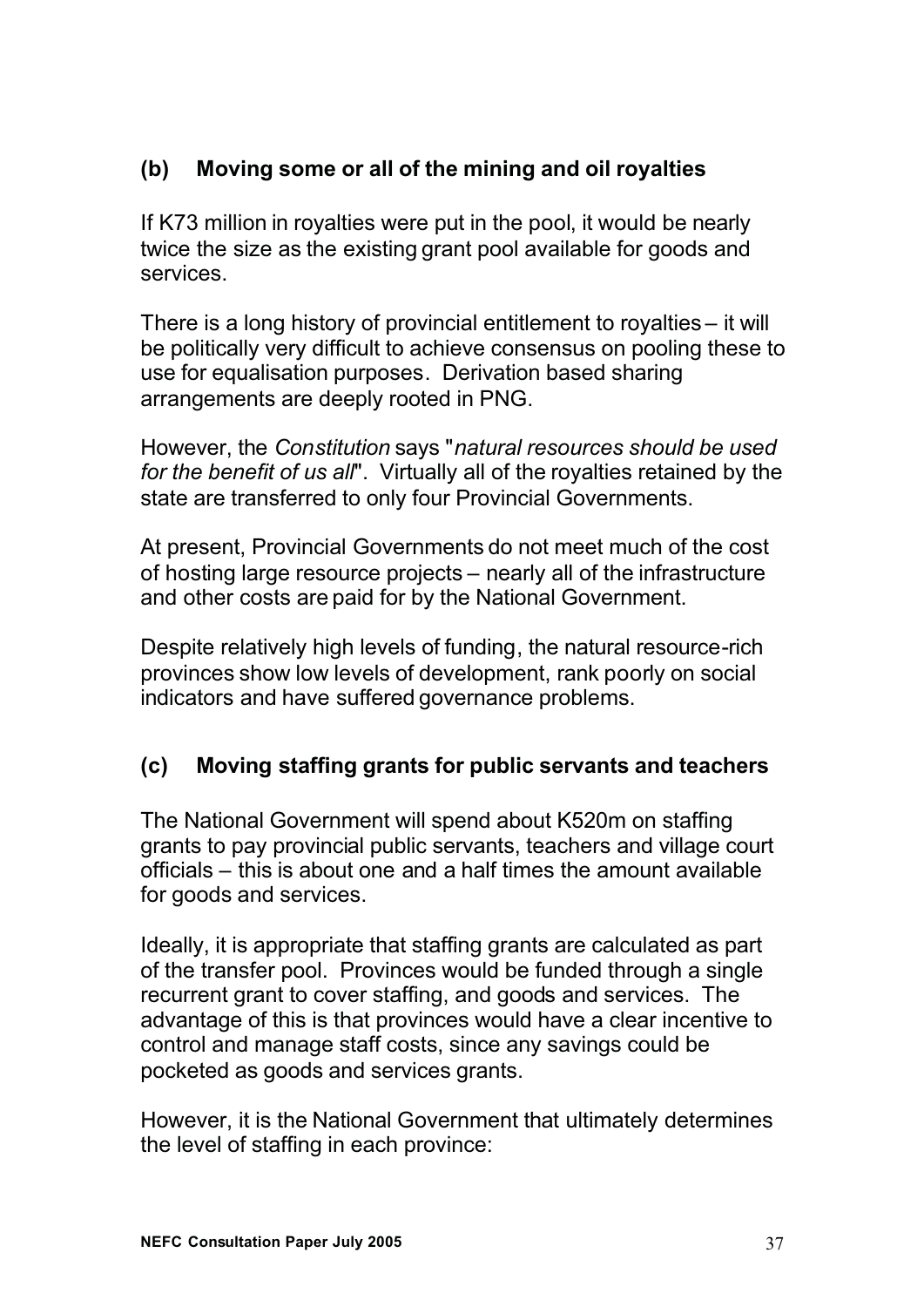- the Department of Personnel Management, approves or disapproves changes to the organizational structures for each Provincial and District Administration; and
- the Department of Education who approves any new government schools.

Once a given staffing structure or new schools are approved, provinces are not able to reduce staffing levels and convert this into funds for goods and services.

Chart 6 below shows the spending on public servants and teachers in each province and the  $\mathsf{NCD}^\mathsf{10}.$ 

 $10$  NCD does not pay for teachers, but spends about K30 million on its public servants.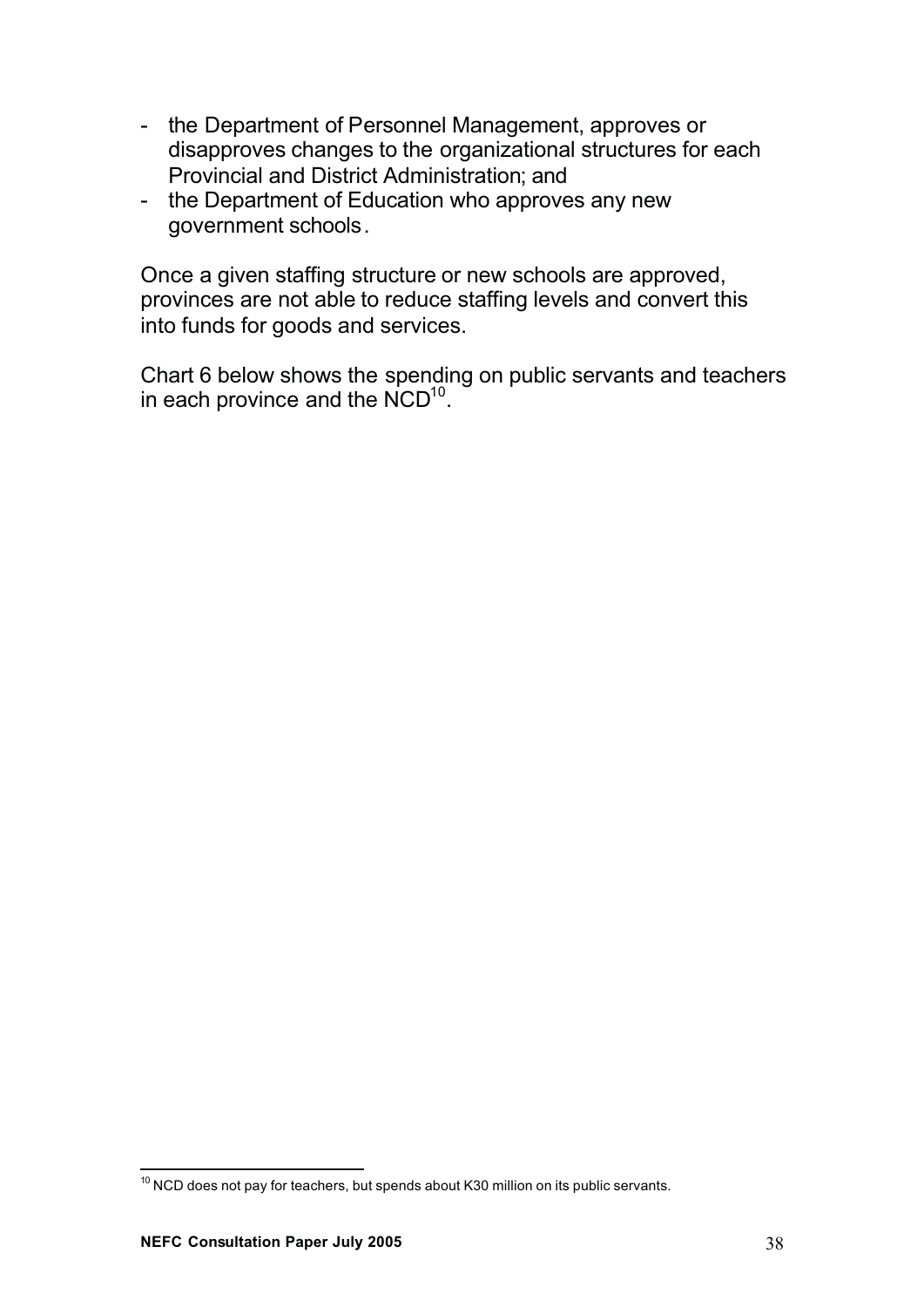

There are observable disparities in the allocation of staff between provinces. It is true that provinces with bigger populations, more districts and bigger land areas tend to spend more in total on staff. Indeed the highest staff spending is in the four most populated provinces – Morobe, Southern Highlands, Eastern Highlands and Western Highlands.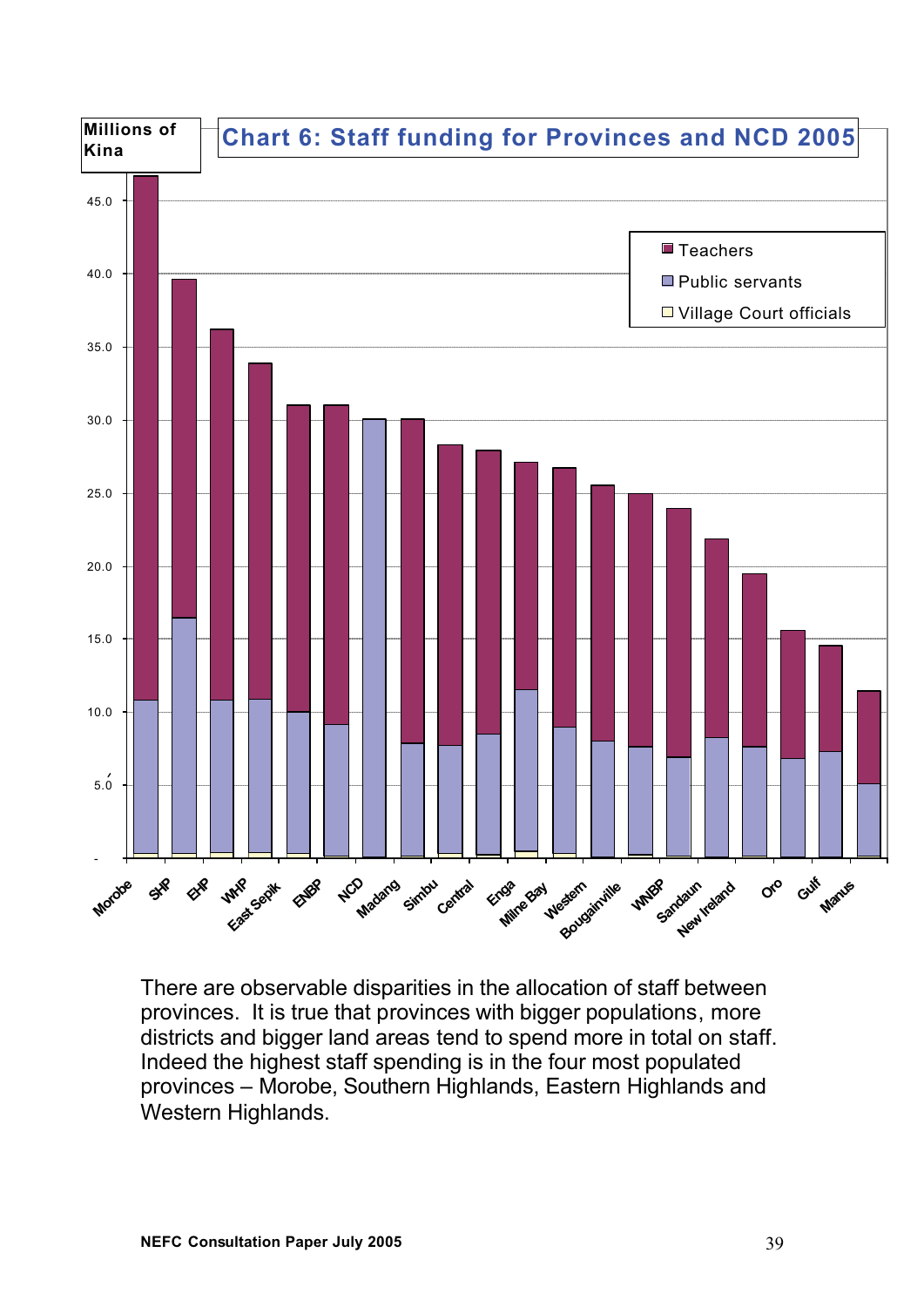However, with simple analysis that separates public servants and teachers, large disparities appear. For example, Southern Highlands and Morobe have almost identical populations (about 540,000) and similar number of districts yet:

- Southern Highlands' public servants cost 53% more than Morobe's
- Morobe's teachers cost 55% more than Southern Highlands'

Ideally, there should be a benchmark for an appropriate staff structure (number and grades) for each function of provincial governments that the staffing grants would fund. At present, the disparities present suggest that staffing levels, and therefore levels of service delivery possible, vary between provinces.

There has been some useful work done on public sector reform. For example, the *Rightsizing exercise* is undertaking a review that aims to restructure the public sector to ensure the efficient and effective delivery of services by returning agencies to their core functions.

This, and other, work could usefully inform the setting of an appropriate benchmark level of grants for public servants and teachers, more closely related to needs. Then if a province chose to have an above average level of public servants, then their goods and services grants could be reduced.

For the time being, staffing grants should be dealt with separately from the goods and services grants and not included in the transfer pool. There is also a practical reason for this - it is hard to shift funding from staffing to goods and services quickly. Retrenching staff can be costly and take a long time to implement.

#### **(d) Moving some of the infrastructure and development resources (Tax Credits, Public Investment Program grants, Special Support Grants)**

Infrastructure grants are usually for large capital projects that are carried on over a long time. For example, building new roads, schools and health centres. Recurrent grants are used to fund ongoing operational costs, such as school text books, teachers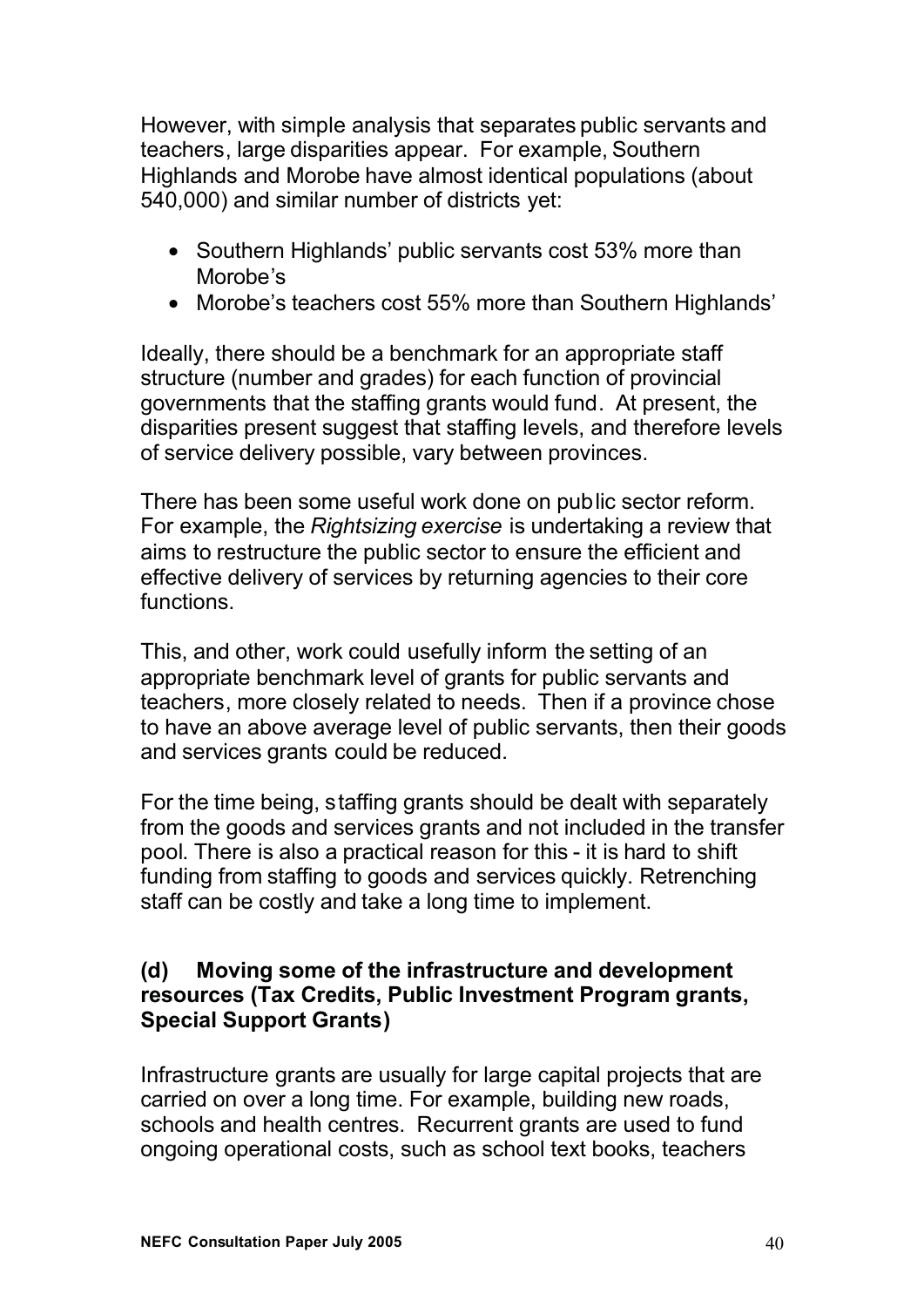and fuel for vehicles. Since recurrent and infrastructure funding is very different they should be calculated separately.

At the moment there are three main grants for infrastructure and development received by provinces:

- tax credit scheme
- public investment program grants
- special support grants

Since these grants are used for large capital projects that are carried on over a long time they should remain separate and should not be put into the transfer pool.

#### **e) The National Government increasing its contribution to the Transfer Pool**

The National Government could increase the size of the pool by adding in additional revenues (eg, the rest of inland GST). However, it would then have to reduce its own expenditures. This reduction will most likely impact national agencies good and services spending, such as police and national health programs.

Alternatively, the National Government could increase the size of the pool by raising tax rates. For example, GST could be raised to 12½%. However, raising taxes is usually not very popular and have a negative impact on the economy.

> *Principle 9: The transfer pool should be increased by including some or all of the:*

*- provincial and NCD inland GST revenue; and - mining and oil royalties.*

*If neither of these sources are available for the pool, other ways should be found to make it larger.*

*The transfer pool should not include:*

*- staffing grants; and*

*- infrastructure and development grants.*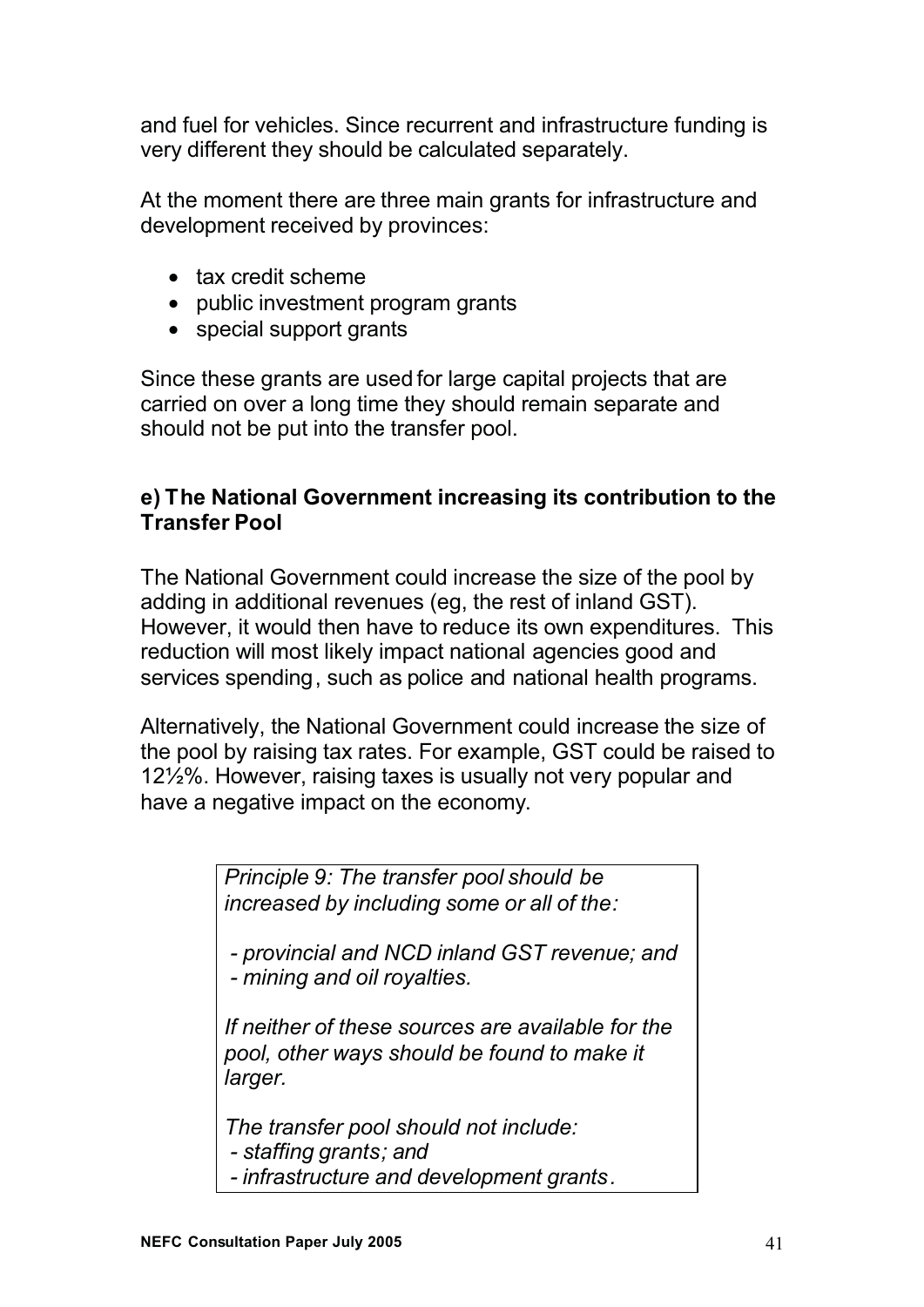# **Keeping the transfer pool affordable**

Since 1996, the Organic Law grants have become increasingly unaffordable. If these grants were paid according to the *Organic Law*, the National Government would have to shut down half of Waigani. This is because the grants were set in Kina terms, with no relationship to the National Government's revenue growth and debt servicing commitments. For example, the National Government was required to pay the same amount in grants to provinces despite weak revenue growth and a heavy debt servicing burden during the 2000-02 recession.

The NEFC proposes that the size of the transfer pool should be set as some proportion of National Government revenues (after debt servicing and other essentials). This will ensure that the pool remains affordable for the National Government. In addition, it will provide better certainty for Provinces regarding the size of the pool.

> *Principle 10: The size of the transfer pool should be based on a share of the total National revenues, after its debt servicing and other essential commitments. It should not be a fixed Kina per head amount.*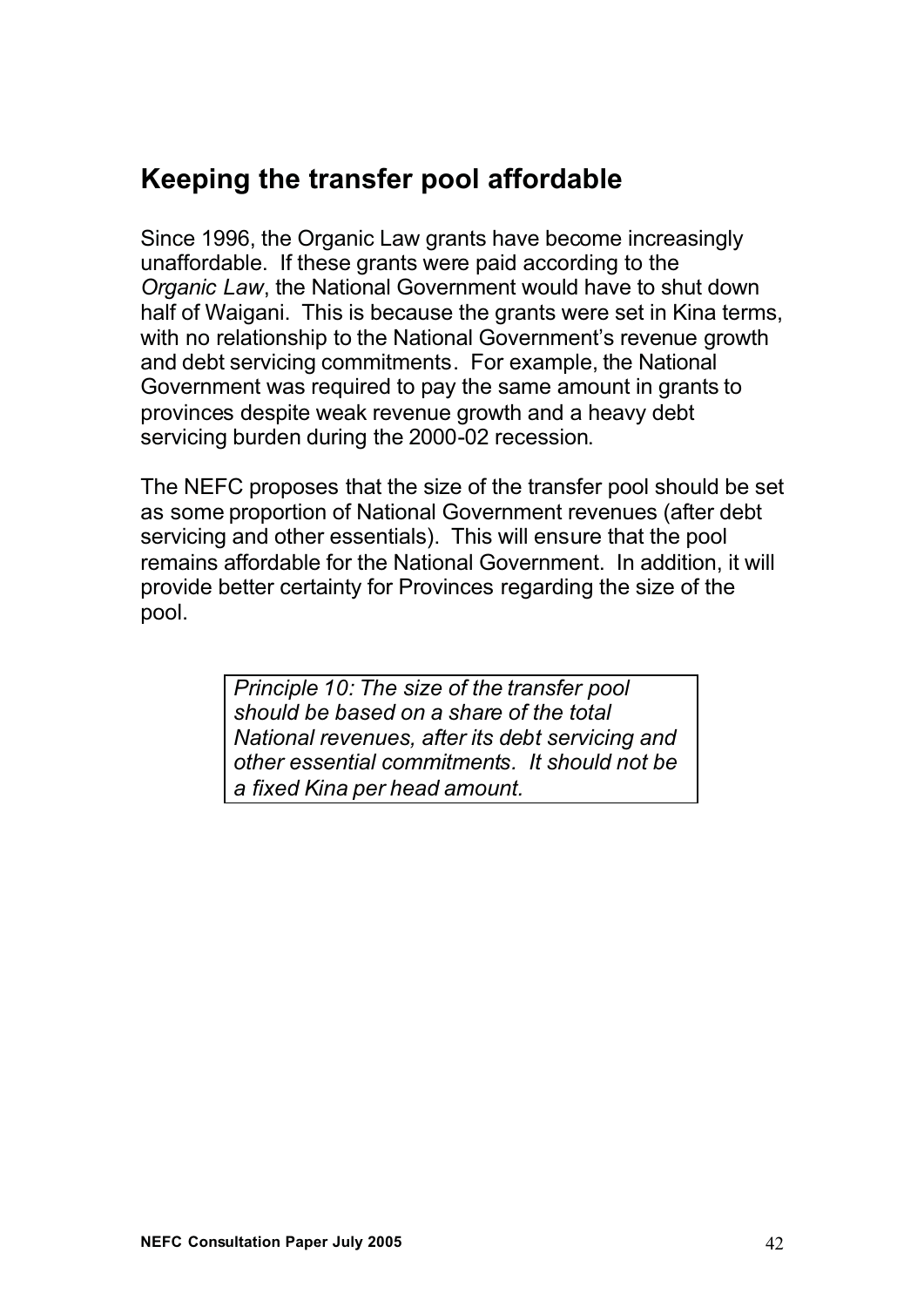# **Part 5: Other issues**

### **Infrastructure and development funding**

Infrastructure grants are usually for large capital projects that are carried on over a long time. For example, building new roads, schools and health centres. Whilst recurrent grants are used to fund on going operational costs, such as school text books, teachers and fuel for vehicles. Since recurrent and infrastructure funding is very different they should be calculated separately.

At the moment infrastructure and development grants are concentrated in only a small number of Provinces and districts. Chart 7 shows the distribution in 2005 of:

- tax credit scheme not on national functions  $11(TCS)$ :
- special support grants (SSG); and
- public investment program grants (PIP).

<sup>&</sup>lt;sup>11</sup> This mainly excludes Highlands Highway expenditures, since this is a national government function (NEFC estimates).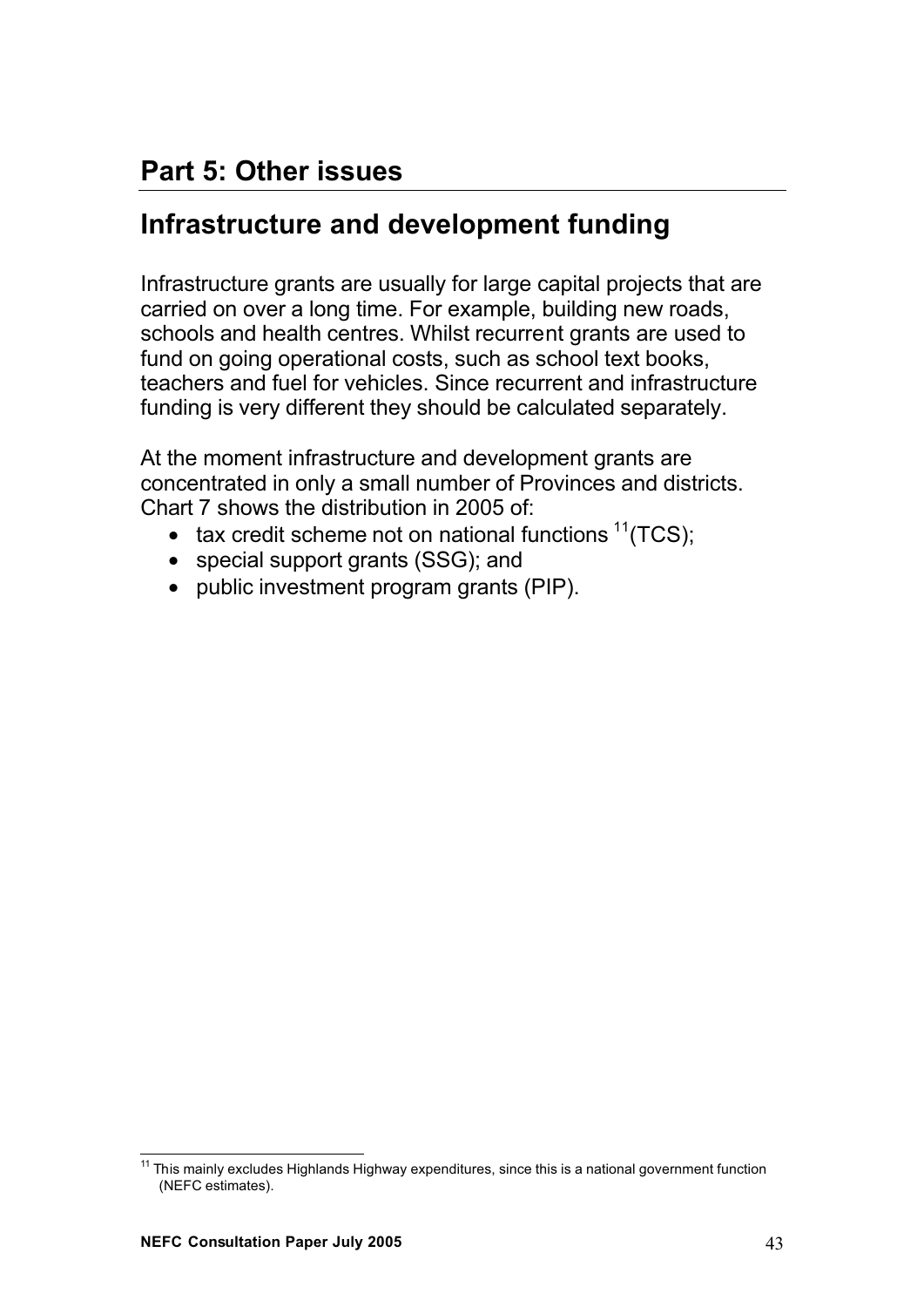

Three-quarters of the total funding is spent in only four Provinces. This is because TCS and SSG are spent only in Provinces hosting a mining or oil project. PIP grants are only a small proportion of funding, leaving some Provinces without any infrastructure grants.

Without adequate infrastructure it is difficult for a Province to develop. The most developed districts in PNG have more infrastructure in working order than the undeveloped regions.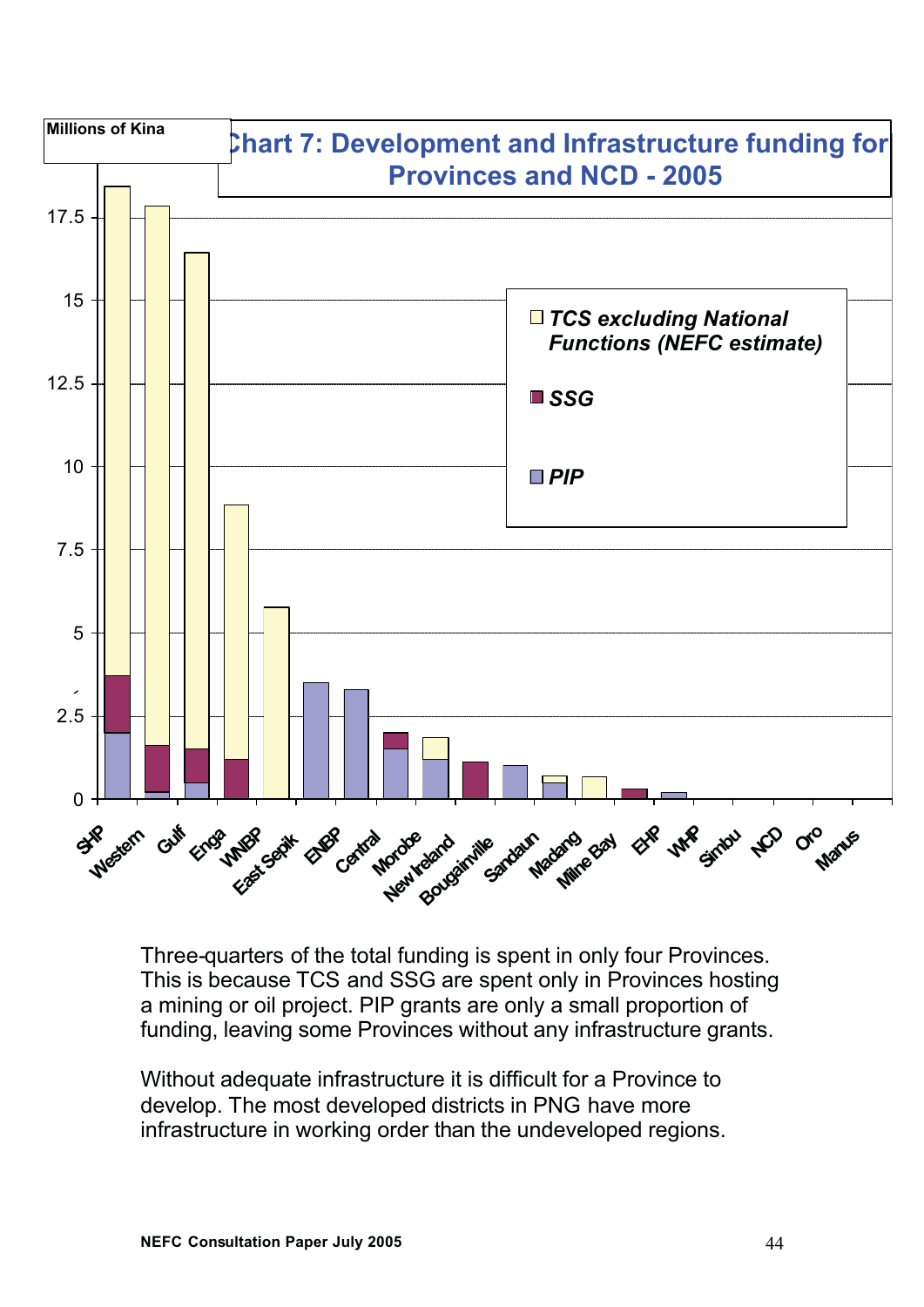Infrastructure grants can play an important role in reducing these differences between the most and least developed districts over time, if they are distributed on the basis of needs. The size of the grant should ideally be linked to the cost of the new infrastructure facility or project. In addition, to encourage local ownership and especially maintenance of the new facility, it is sensible to ask lower governments for a matching contribution, even if this is small.

Tax Credits and SSG account for over 80% of these grants. They are not targeted on needs, but rather are focused on resource rich regions. There is no link between these grants and the actual costs of infrastructure, since they are determined by the profits of the resource development.

That said, it must be recognized that hosting a resource project does place strains on existing infrastructure. Those Provinces facing additional costs associated with the project should be entitled to infrastructure grants to offset any additional costs.

> *Principle 11: A better way to distribute infrastructure and development funding is on the basis of need. The size of infrastructure grants should be related to the cost of the facility.*

#### **Local-level Governments**

Local-Level government is responsible for providing a number of services, for example maintaining elementary schools and aid posts, ward supervision and village court co ordination.

However, most Local-Level governments do not have adequate capacity or funding to carry out these activities. Local-Level governments have few staff. They often operate in remote areas without access to telephones or computers.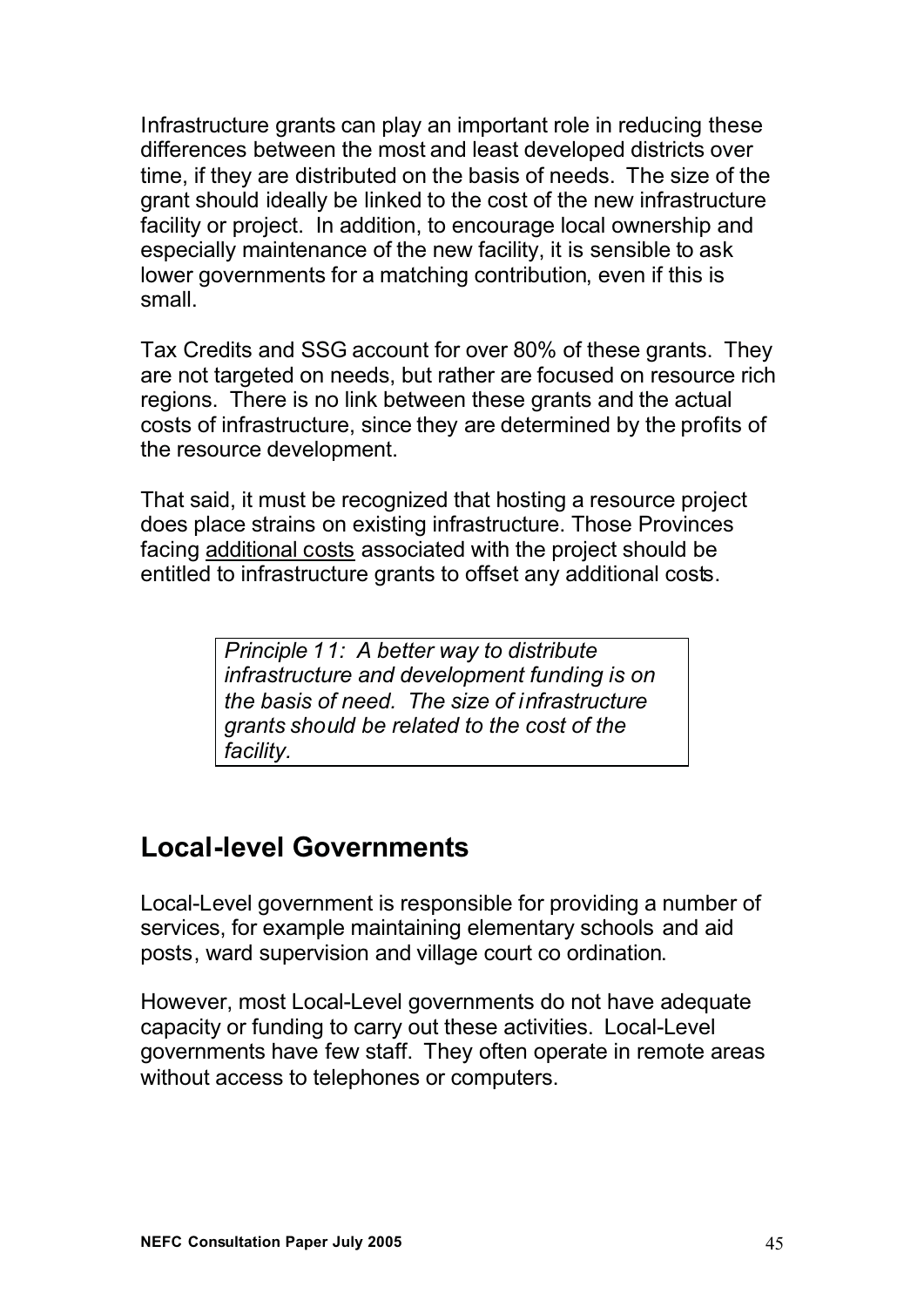*Principle 12: Local level governments should be adequately funded to perform the activities they are capable of performing.*

# **Bougainville and scope for increased autonomy in some provinces**

The National Parliament has enacted an *Organic Law* covering the establishment, operation and funding of a new Autonomous Bougainville Government. This takes Bougainville completely outside the framework which governs all the other provinces in relation to funding.

> *Principle 13: Bougainville will continue to be covered by separate financing arrangements from the other provinces.*

However, the new Bougainville arrangements (which came into operation in June 2005) are likely to have a profound impact on the other provinces. Already, East New Britain has submitted comprehensive proposals for increased taxing powers and increased functional responsibilities, as well as a different political structure.

While issues of political structure are outside the scope of this Review, it is important that the new system should be sufficiently flexible to accommodate political changes. The new system should be able to accommodate any changes in the responsibilities of Provinces. This is because distributions from the transfer pool will be based on the Provinces revenues and the cost of its responsibilities.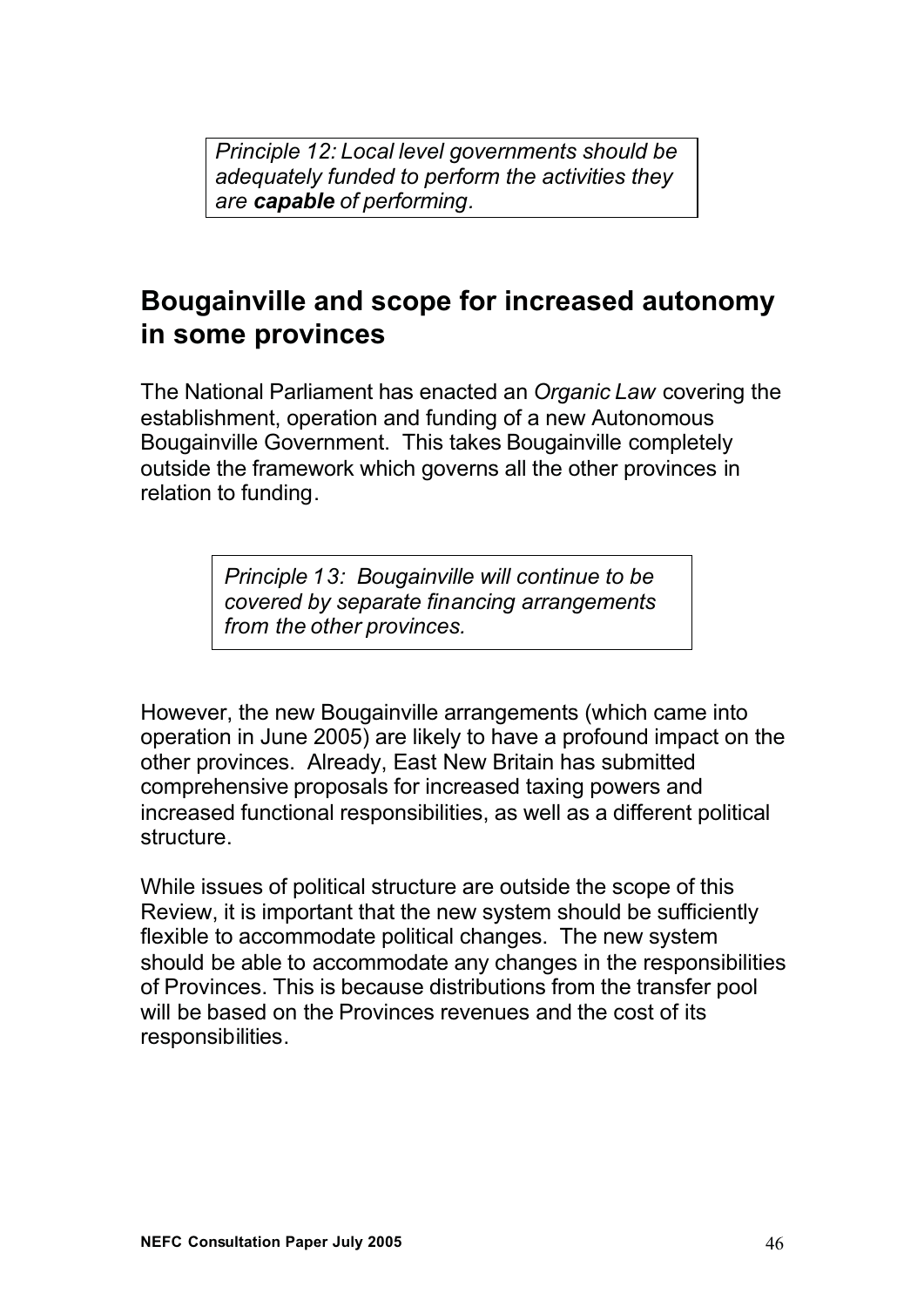*Principle 14: The distributions from the transfer pool should be flexible enough to allow increased functions (and funding) to be transferred to and from provinces.*

# **The National Capital District**

The operation of the nation's capital involves very different activities compared to Provinces and urban Local-level Governments. People from all across PNG use the services of the NCD. It is the largest urban center in the country.

However, the NCD provides very few of the same services, like agricultural extension, aid posts and schools. In the NCD, health and education services are funded through the relevant national Departments. The NCD maintains a large road network, storm water drains, rubbish collection and provides other community services.

It is not possible to work out its funding in the same way as Provinces and districts as their responsibilities are unique.

> *Principle 15: The NCDC should be funded on a unique basis suited to its unique functions.*

# **District and Provincial Development Grants**

The District and Provincial Development grants will remain unchanged. The District and Provincial grant shall continue to be allocated as follows:

- half of the amount for projects selected by the Joint District/Provincial Planning and Budget Priorities Committee from projects in the approved District/Provincial Plan; and
- half the amount paid to the applicable Member to be used in accordance with the District/Provincial Development Grant Guidelines.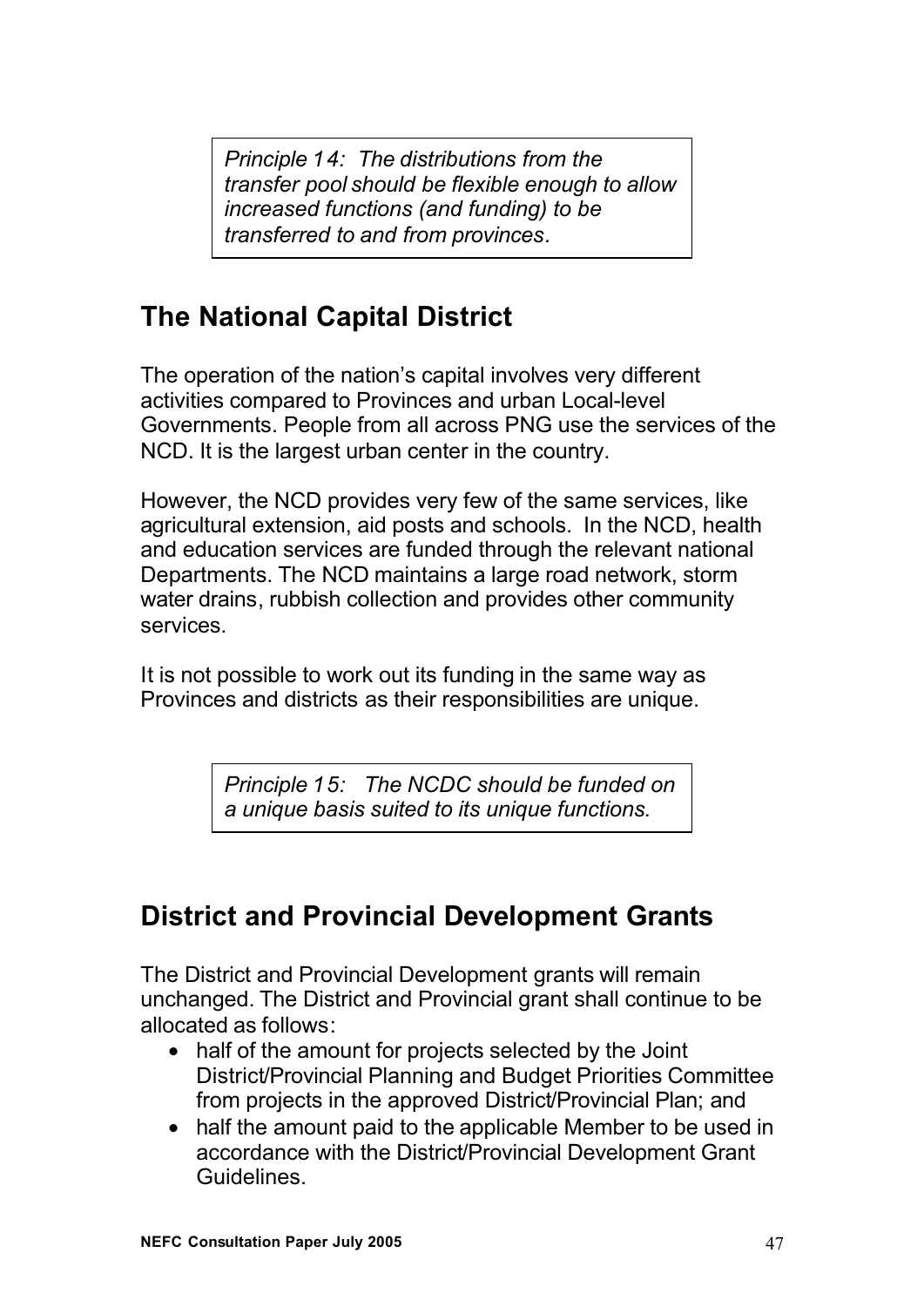# **Finding ways to reward success**

Provinces in PNG are at very different stages of development. One of the reasons why provincial governments argue that they should be able to keep their GST and royalty revenues, is as a reward for generating revenue for the nation as a whole.

Where provincial governments have genuinely contributed to increasing economic growth with their policies and expenditure programs, it is fair that they should be rewarded for this. The new system should try to accommodate this objective, as well as the objective of sharing resources among all provinces equally according to their needs.

> *Principle 16: The new system should strike a balance between bringing all provinces up to the same level (on the one hand) and encouraging those that are succeeding (on the other).*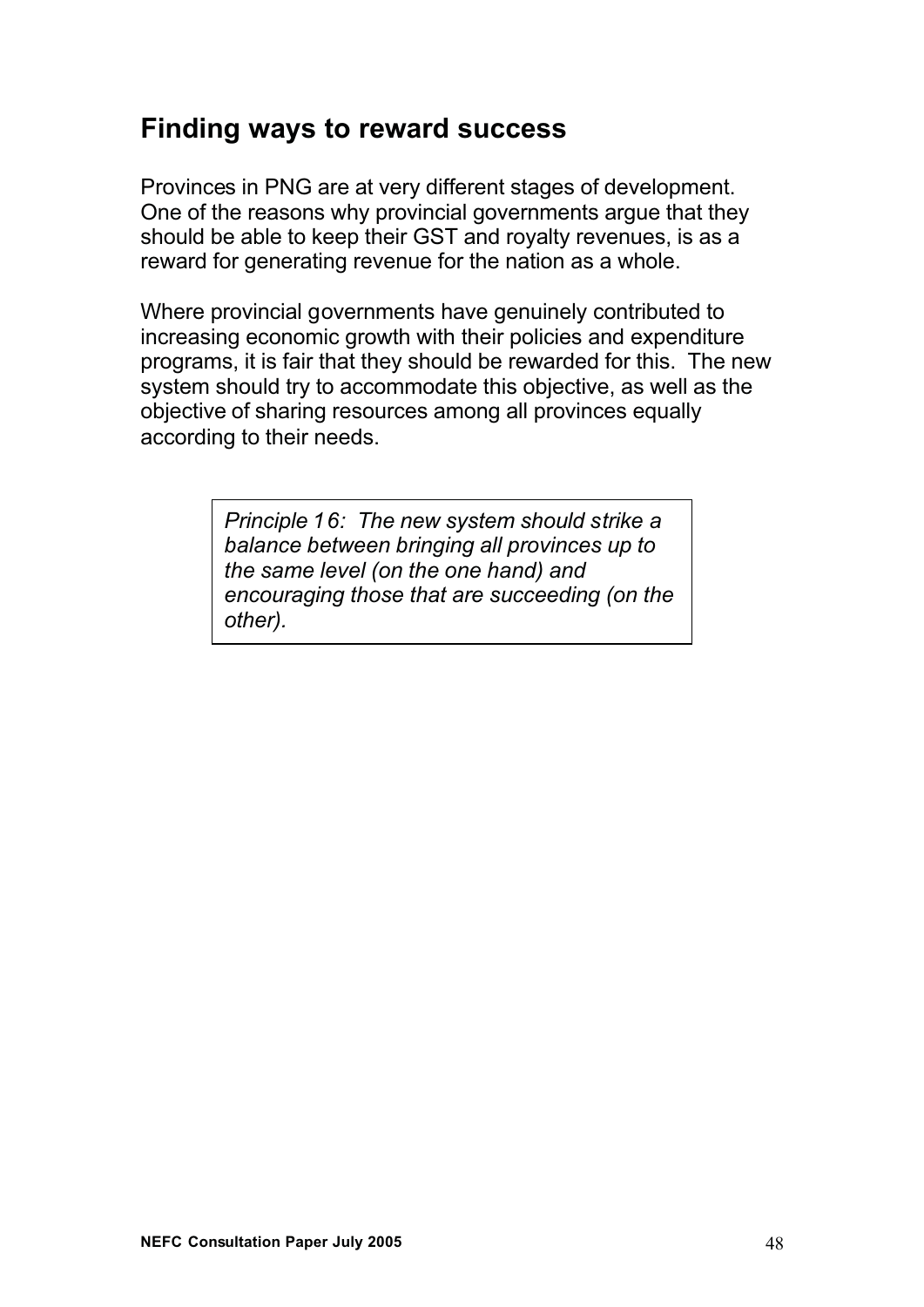# **Conclusion**

The current intergovernmental financing arrangements have contributed to declining services, poor maintenance of infrastructure and worsening education, health and economic participation indicators. It is not an option to leave the system as it is. The only solution is to put in place an alternative system that aims to address these problems.

At the very least, it is essential that the distribution criteria for the grants changes to take account of actual costs and revenues. The current distribution method has resulted in gross disparities between provinces. However, as the grants are relatively small, it is likely that there will only be marginal improvement in service delivery in the majority of districts.

To achieve a significant improvement in service delivery, it will be necessary to include all, or a substantial portion of the Provincial inland GST and royalties into the *Transfer Pool*, or find other ways to make it larger*.*

*The NEFC welcomes any comments on the proposed system and its principles. Please address your comments to*

National Economic and Fiscal Commission PO BOX 566 Waigani NCD Port Moresby

FAX 323 2699 PH 323 2549 nefc@online.net.pg